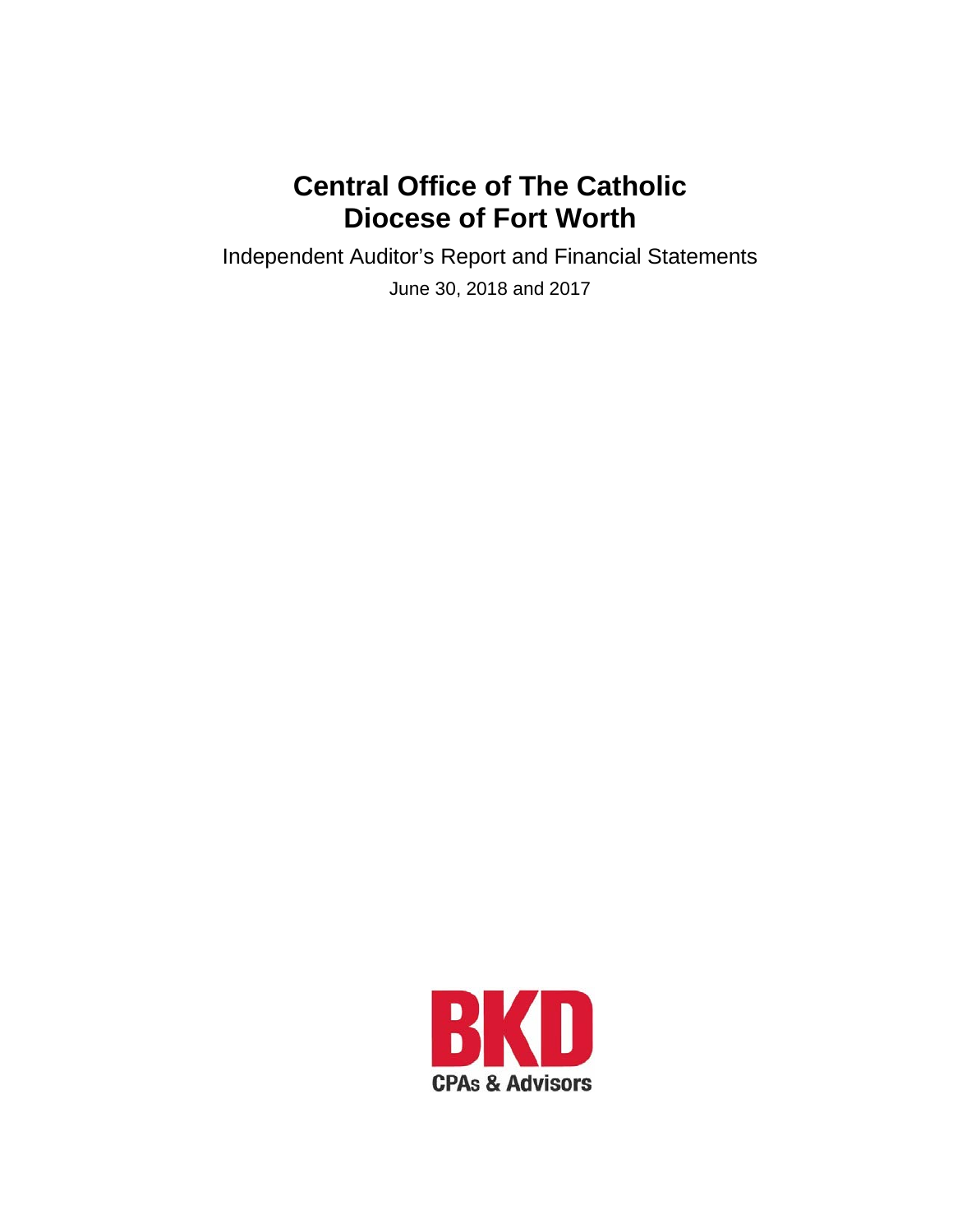June 30, 2018 and 2017

### **Contents**

|--|--|

### **Financial Statements**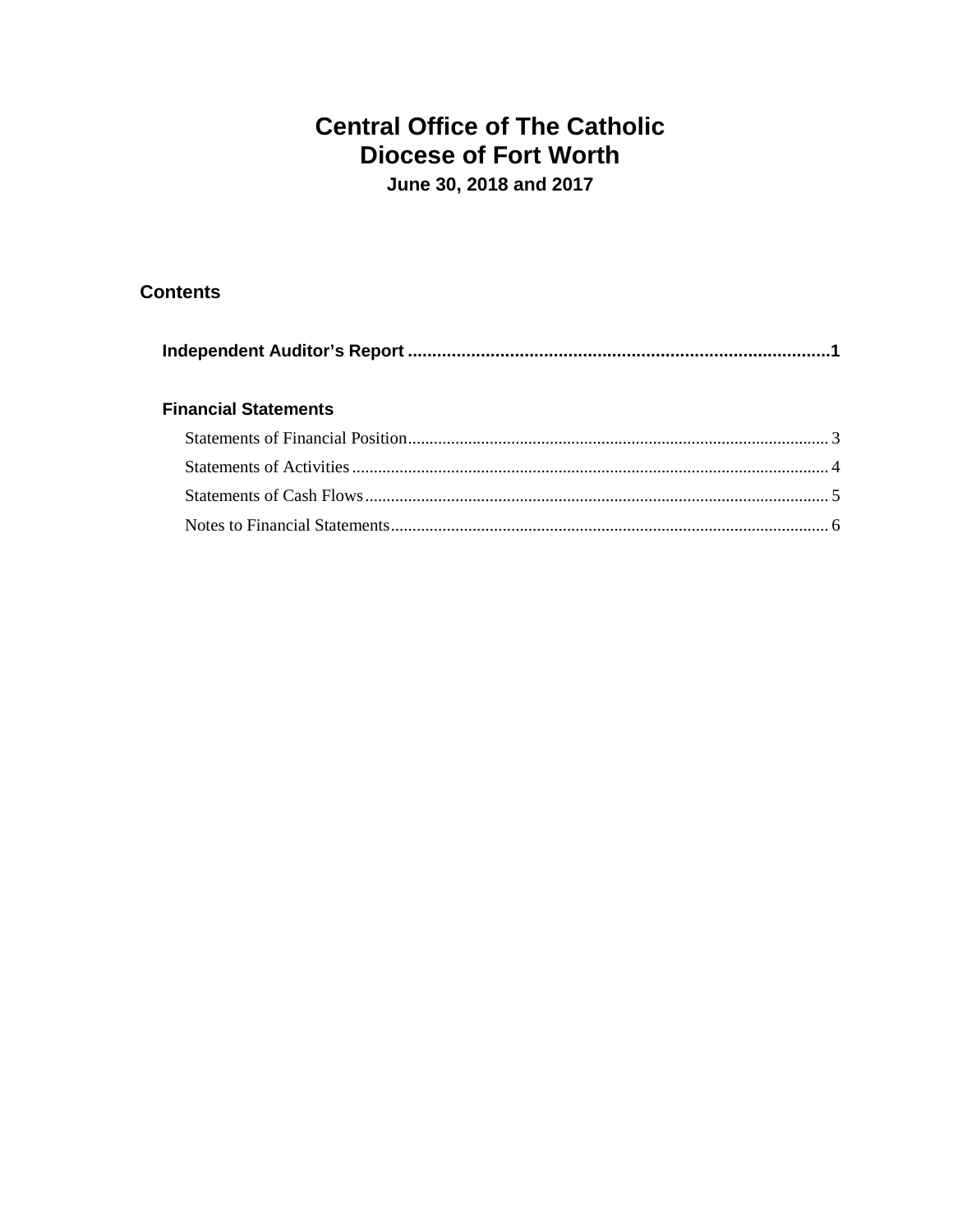

### **Independent Auditor's Report**

Most Reverend Michael F. Olson Central Office of the Catholic Diocese of Fort Worth Fort Worth, Texas

We have audited the accompanying financial statements of Central Office of the Catholic Diocese of Fort Worth (the "Central Office"), which comprise the statement of financial position as of June 30, 2018, and the related statements of activities and cash flows for the year then ended, and the related notes to the financial statements.

#### *Management's Responsibility for the Financial Statements*

Management is responsible for the preparation and fair presentation of these financial statements in accordance with accounting principles generally accepted in the United States of America; this includes the design, implementation and maintenance of internal control relevant to the preparation and fair presentation of financial statements that are free from material misstatement, whether due to fraud or error.

#### *Auditor's Responsibility*

Our responsibility is to express an opinion on these financial statements based on our audit. We conducted our audit in accordance with auditing standards generally accepted in the United States of America. Those standards require that we plan and perform the audit to obtain reasonable assurance about whether the financial statements are free from material misstatement.

An audit involves performing procedures to obtain audit evidence about the amounts and disclosures in the financial statements. The procedures selected depend on the auditor's judgment, including the assessment of the risks of material misstatement of the financial statements, whether due to fraud or error. In making those risk assessments, the auditor considers internal control relevant to the entity's preparation and fair presentation of the financial statements in order to design audit procedures that are appropriate in the circumstances, but not for the purpose of expressing an opinion on the effectiveness of the entity's internal control. Accordingly, we express no such opinion. An audit also includes evaluating the appropriateness of accounting policies used and the reasonableness of significant accounting estimates made by management, as well as evaluating the overall presentation of the financial statements.

We believe that the audit evidence we have obtained is sufficient and appropriate to provide a basis for our audit opinion.

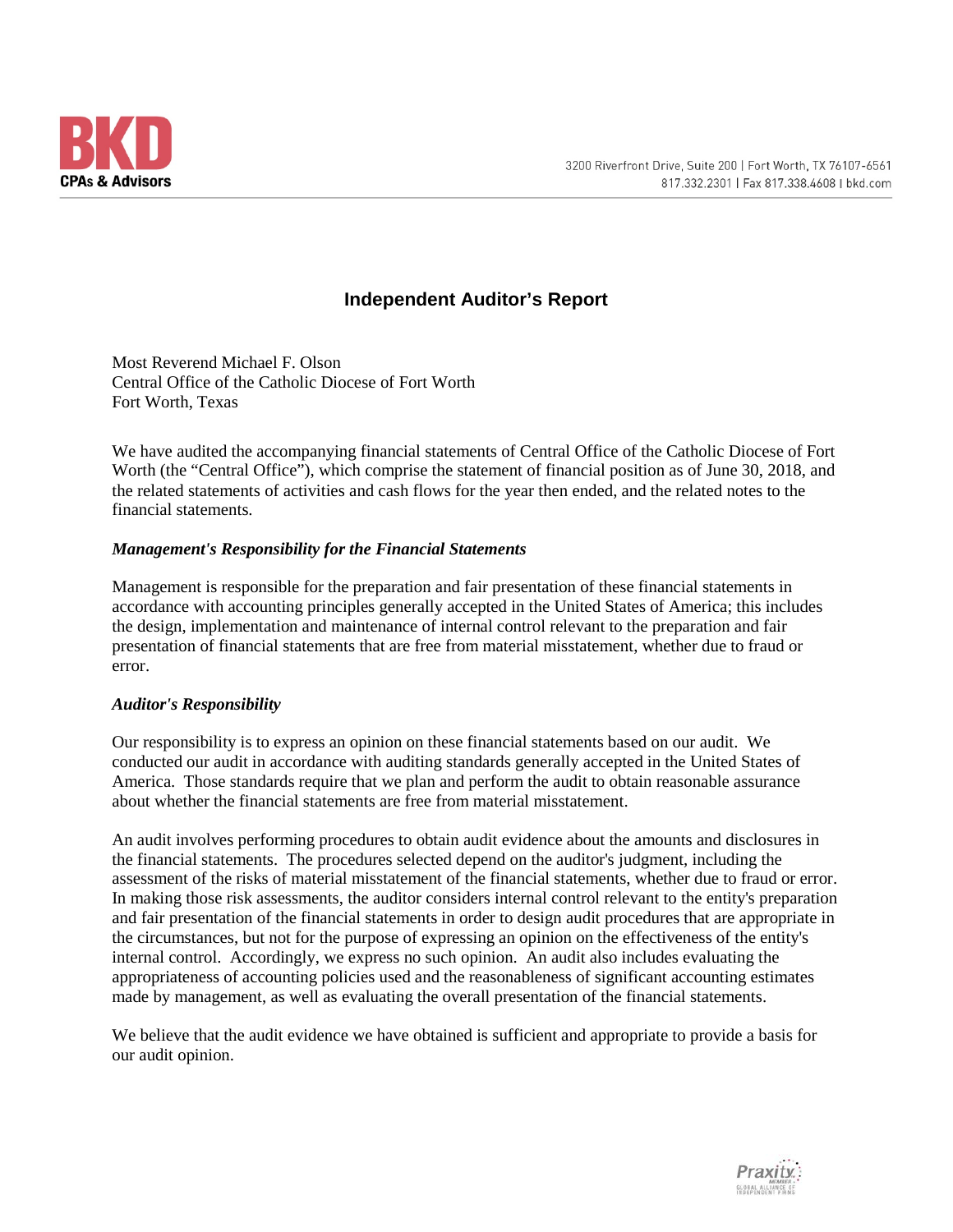Most Reverend Michael F. Olson Central Office of the Catholic Diocese of Fort Worth Page 2

#### *Opinion*

In our opinion, the financial statements referred to above present fairly, in all material respects, the financial position of the Central Office, as of June 30, 2018, and the changes in its net assets and its cash flows for the year then ended in accordance with accounting principles generally accepted in the United States of America.

### *Prior Year Audited by Other Auditors and Report on Summarized Comparative Information*

The 2017 financial statements were audited by other auditors, and their report thereon dated January 12, 2018, expressed an unmodified opinion. In our opinion, the summarized comparative information presented herein as of and for the year ended June 30, 2017, is consistent, in all material respects, with the audited financial statements from which it has been derived.

**BKD,LLP** 

Fort Worth, Texas December 6, 2018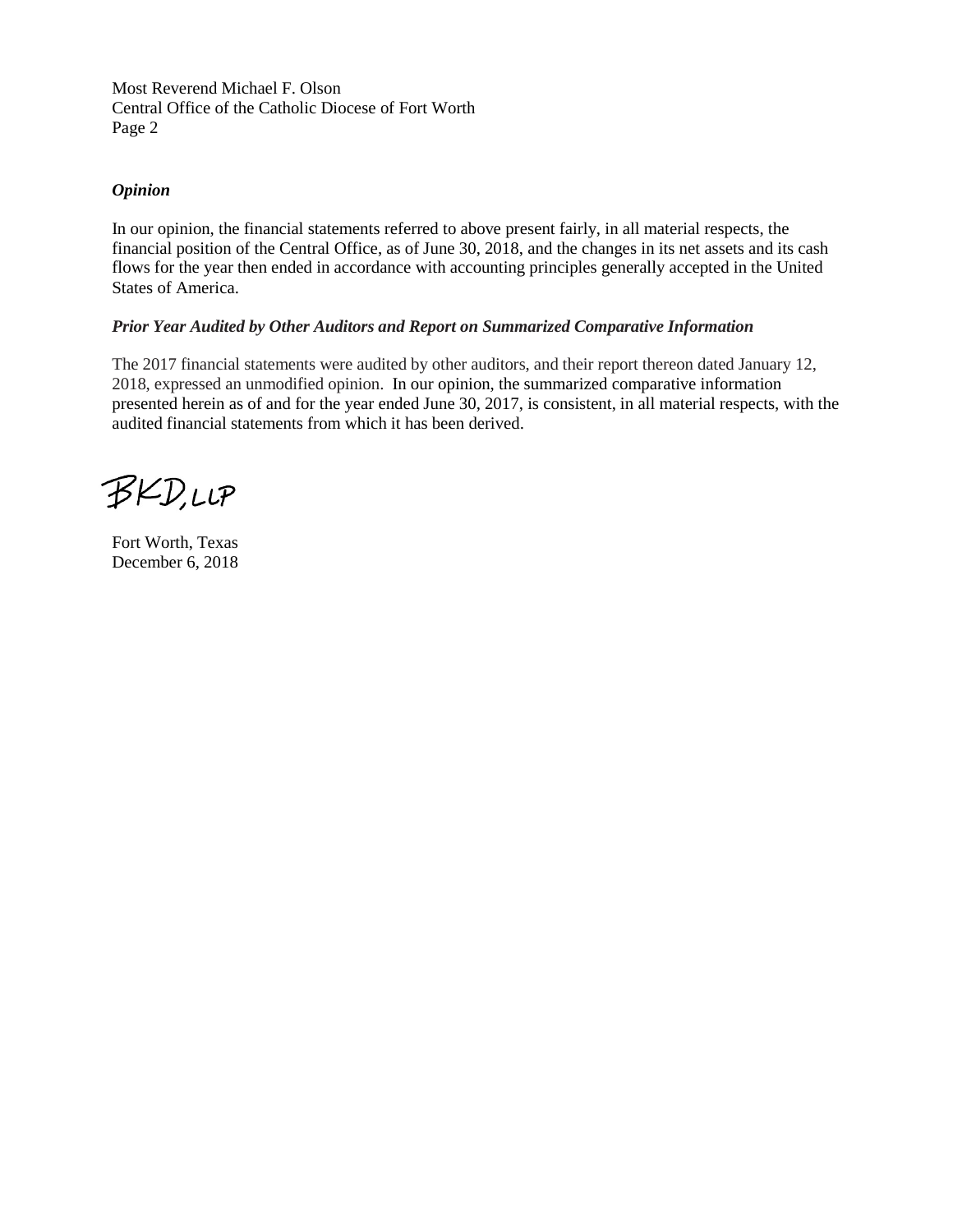### **Statements of Financial Position June 30, 2018 and 2017**

|                                            |    | 2018        | 2017 |             |
|--------------------------------------------|----|-------------|------|-------------|
| Assets                                     |    |             |      |             |
| Cash and cash equivalents                  | \$ | 22,144,431  | \$   | 15,715,858  |
| Restricted cash                            |    | 1,410,069   |      | 8,304,441   |
| Accounts receivable - affiliates, net      |    | 3,259,287   |      | 1,567,866   |
| Accrued interest receivable                |    | 1,170,987   |      | 1,018,549   |
| Due from affiliates                        |    | 71,875      |      | 1,536,538   |
| Other assets                               |    | 622,090     |      | 562,354     |
| Loans receivable - affiliates, net         |    | 49,134,681  |      | 24,751,715  |
| Investments                                |    | 3,437,031   |      | 3,390,512   |
| Property held for future parish/school use |    | 15,216,346  |      | 29,348,488  |
| Property and equipment, net                |    | 7,238,834   |      | 17,735,552  |
| Total assets                               |    | 103,705,631 |      | 103,931,873 |
| Liabilities and Net Assets                 |    |             |      |             |
| <b>Liabilities</b>                         |    |             |      |             |
| Accounts payable                           | \$ | 2,701,546   | \$   | 788,628     |
| Accrued expenses                           |    | 1,207,962   |      | 1,315,222   |
| Claims liability                           |    | 1,227,790   |      | 1,218,033   |
| Funds held for others                      |    | 962,345     |      | 1,052,289   |
| Deposits payable - affiliates              |    | 49,475,960  |      | 51,474,441  |
| Notes payable                              |    | 28,048,278  |      | 27,551,994  |
| <b>Total liabilities</b>                   |    | 83,623,881  |      | 83,400,607  |
| Net Assets                                 |    |             |      |             |
| Unrestricted                               |    |             |      |             |
| Undesignated                               |    | 11,979,593  |      | 11,377,564  |
| Designated for insurance reserve           |    | 5,626,686   |      | 6,217,958   |
| Designated for loans to related entities   |    | 489,302     |      | 1,092,404   |
| Total unrestricted                         |    | 18,095,581  |      | 18,687,926  |
| Temporarily restricted                     |    |             |      |             |
| Programs                                   |    | 1,986,169   |      | 1,843,340   |
| Total net assets                           |    | 20,081,750  |      | 20,531,266  |
| Total liabilities and net assets           | S  | 103,705,631 | \$   | 103,931,873 |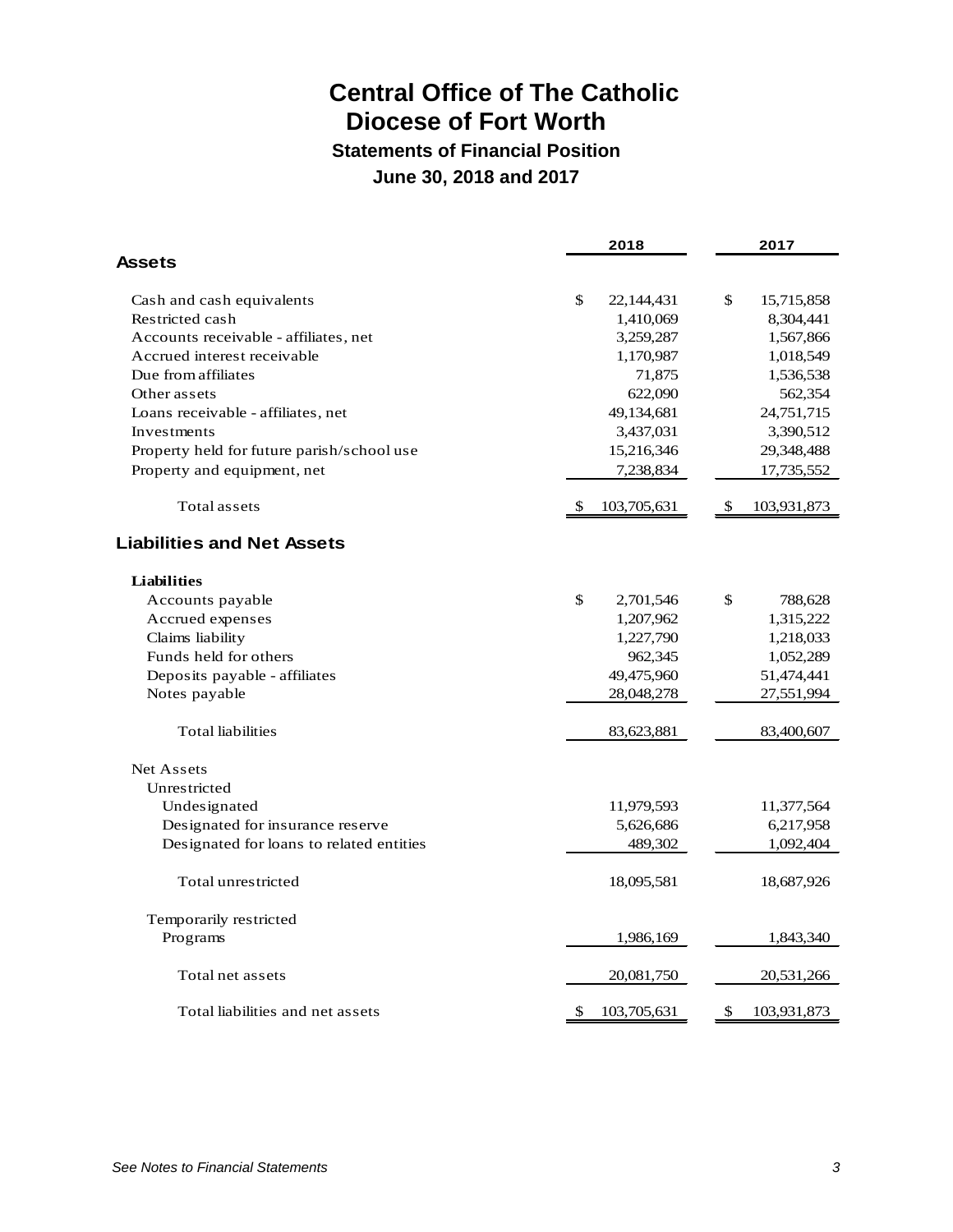### **Statements of Activities**

### **Year Ended June 30, 2018, with Summarized Financial Information for 2017**

|                                           |                     | <b>Temporarily</b> | <b>Total</b>              |                  |
|-------------------------------------------|---------------------|--------------------|---------------------------|------------------|
|                                           | <b>Unrestricted</b> | <b>Restricted</b>  | 2018                      | 2017             |
| <b>Revenue and Other Support</b>          |                     |                    |                           |                  |
| Contributions                             | \$<br>3,929,250     | \$<br>2,963,744    | $\mathbb{S}$<br>6,892,994 | \$<br>3,779,685  |
| Diocesan assessments                      | 8,518,289           |                    | 8,518,289                 | 8,167,723        |
| Program and service fees                  | 5,567,751           |                    | 5,567,751                 | 5,219,114        |
| Investment income                         | 167,372             |                    | 167,372                   | 187,645          |
| Net realized and unrealized gain          | 30,114              | 1,422              | 31,536                    | 187,651          |
| Interest on loans receivable - affiliates | 846,061             |                    | 846,061                   | 925,335          |
| Gain on sale of assets                    | 972,354             |                    | 972,354                   | 277,866          |
| Other                                     | 227,363             |                    | 227,363                   | 430,778          |
| Net assets released from restrictions     | 2,822,337           | (2,822,337)        |                           |                  |
| Total revenue and other support           | 23,080,891          | 142,829            | 23,223,720                | 19,175,797       |
| <b>Expenses</b>                           |                     |                    |                           |                  |
| Program services                          |                     |                    |                           |                  |
| Education and formation                   | 1,842,225           |                    | 1,842,225                 | 1,947,104        |
| Grants                                    | 4,445,945           |                    | 4,445,945                 | 1,893,725        |
| Pastoral services                         | 5,281,560           |                    | 5,281,560                 | 2,815,176        |
| Communication                             | 796,345             |                    | 796,345                   | 761,336          |
| Administrative support services           |                     |                    |                           |                  |
| Benefit programs for parish, school, and  |                     |                    |                           |                  |
| Dioces an employees                       | 2,000,489           |                    | 2,000,489                 | 1,762,209        |
| Dioces an administration                  | 3,683,547           |                    | 3,683,547                 | 5,673,509        |
| Bad debt expense                          | 2,850,000           |                    | 2,850,000                 |                  |
| Insurance for all property in the Diocese | 2,056,492           |                    | 2,056,492                 | 1,921,482        |
| Deposit and loan and other funds          | 716,633             |                    | 716,633                   | 762,327          |
| Total expenses                            | 23,673,236          |                    | 23,673,236                | 17,536,868       |
| <b>Change in Net Assets</b>               | (592, 345)          | 142,829            | (449, 516)                | 1,638,929        |
| Net Assets, Beginning of Year             | 18,687,926          | 1,843,340          | 20,531,266                | 18,892,337       |
| Net Assets, End of Year                   | 18,095,581<br>\$    | 1,986,169<br>\$    | 20,081,750<br>\$          | 20,531,266<br>\$ |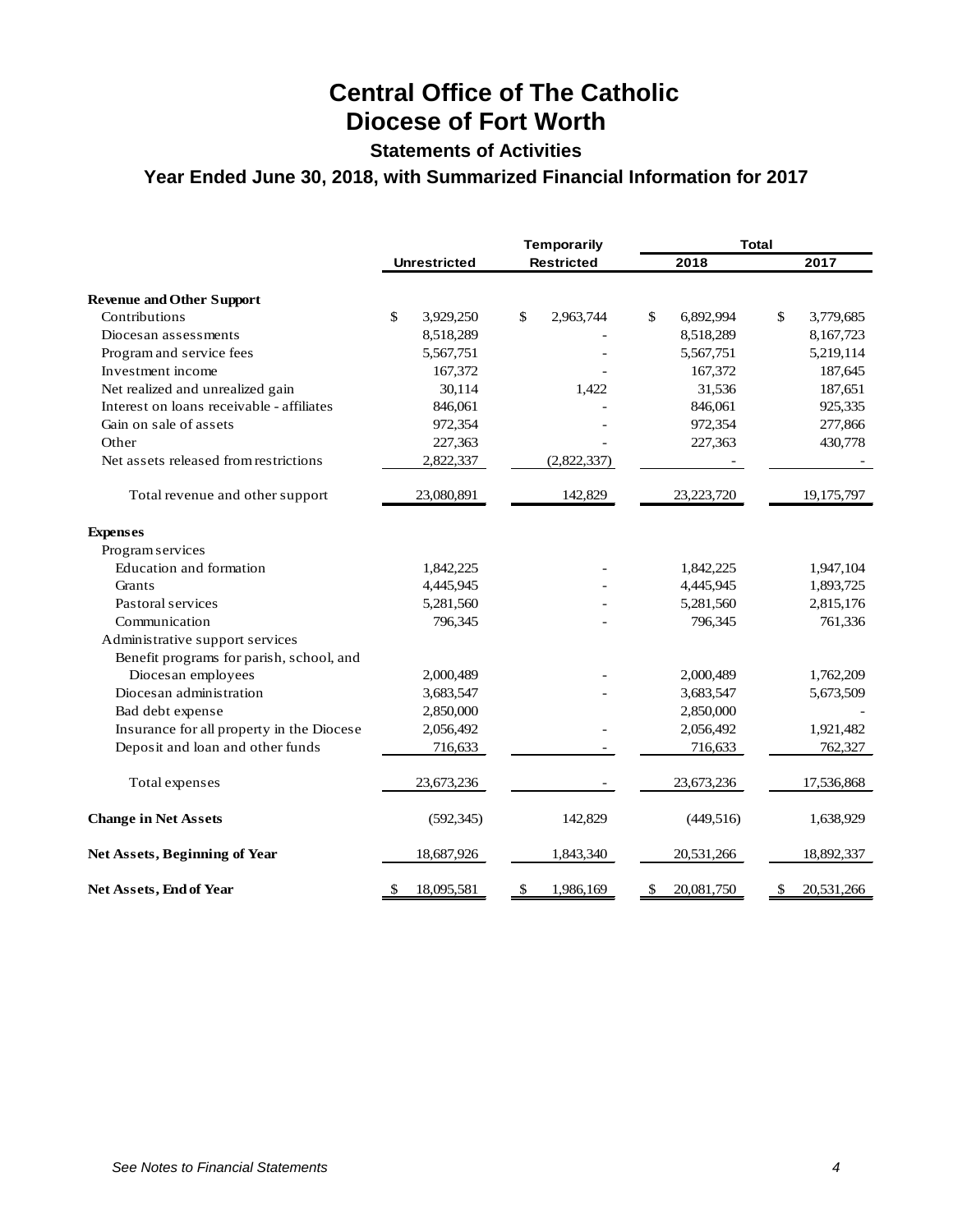**Statements of Cash Flows Years Ended June 30, 2018 and 2017**

|                                                                           | 2018             | 2017             |
|---------------------------------------------------------------------------|------------------|------------------|
|                                                                           |                  |                  |
| <b>Operating Activities</b>                                               |                  |                  |
| Change in net assets                                                      | \$<br>(449, 516) | \$<br>1,638,929  |
| Items not requiring (providing) operating activities cash flows:          |                  |                  |
| Net realized and unrealized gain                                          | (31, 536)        | (187, 651)       |
| Depreciation                                                              | 263,499          | 255,131          |
| Bad debt expense                                                          | 2,850,000        |                  |
| Gain on sale of assets                                                    | (972, 354)       | (277, 866)       |
| Grants of property held for future parish/school use                      | 79,231           |                  |
| Change in operating assets and liabilities:                               |                  |                  |
| Accounts receivable - affiliates                                          | (1,691,421)      | 448,724          |
| Accrued interest receivable                                               | (152, 438)       | (281, 473)       |
| Due from affiliates                                                       | 1,464,663        | (441,390)        |
| Other assets                                                              | (21,712)         | (75,599)         |
| Accounts payable                                                          | 1,912,918        | 235,833          |
| Accrued expenses                                                          | (107,260)        | 212,826          |
| Claims liability                                                          | 9,757            | 53,950           |
| Funds held for others                                                     | (89, 944)        | 383,212          |
| Net cash provided by operating activities                                 | 3,063,887        | 1,964,626        |
| <b>Investing Activities</b>                                               |                  |                  |
| Payments on loans receivable - affiliates                                 | 9,613,337        | 12,383,758       |
| Advances on loans receivable - affiliates                                 | (8,794,602)      | (8,925,425)      |
| Increase in cash surrender value of life insurance                        | (38,024)         | (21, 881)        |
| Proceeds from sale of investments                                         | 3,838,381        | 2,290,756        |
| Purchase of investments                                                   | (3,853,364)      | (2,200,369)      |
| Proceeds on sale of property held for future parish/school use            | 5,228,577        | 425,525          |
| Purchase of property held for future parish/school use                    | (131, 286)       | (912, 758)       |
| Proceeds on sale of property and equipment                                |                  | 531,469          |
| Purchase of property and equipment                                        | (7,890,508)      | (9,580,408)      |
| Net cash used by investing activities                                     | (2,027,489)      | (6,009,333)      |
| <b>Financing Activities</b>                                               |                  |                  |
| Cash paid on deposits payable - affiliates                                | (24,950,269)     | (32,308,393)     |
| Cash received for deposits payable - affiliates                           | 22,951,788       | 26,673,719       |
| Proceeds from notes payable                                               | 947,715          | 904,450          |
| Repayment of notes payable                                                | (451, 431)       |                  |
|                                                                           |                  |                  |
| Net cash used by financing activities                                     | (1,502,197)      | (4,730,224)      |
| Net Change in Cash and Cash Equivalents                                   | (465,799)        | (8,774,931)      |
| Cash and Cash Equivalents, Beginning of Year                              | 24,020,299       | 32,795,230       |
| Cash and Cash Equivalents, End of Year                                    | 23,554,500<br>\$ | -S<br>24,020,299 |
| Reconciliation of Cash Equvalents to the Statements of Financial Position |                  |                  |
| Cash and cash equivalents                                                 | \$<br>22,144,431 | \$<br>15,715,858 |
| Restricted cash                                                           | 1,410,069        | 8,304,441        |
|                                                                           | 23,554,500<br>\$ | 24,020,299<br>-S |
|                                                                           |                  |                  |
| <b>Supplemental Disclosure of Cash Flow Information:</b>                  |                  |                  |
| Cash paid for interest                                                    | 822,885<br>\$    | 689,598<br>P.    |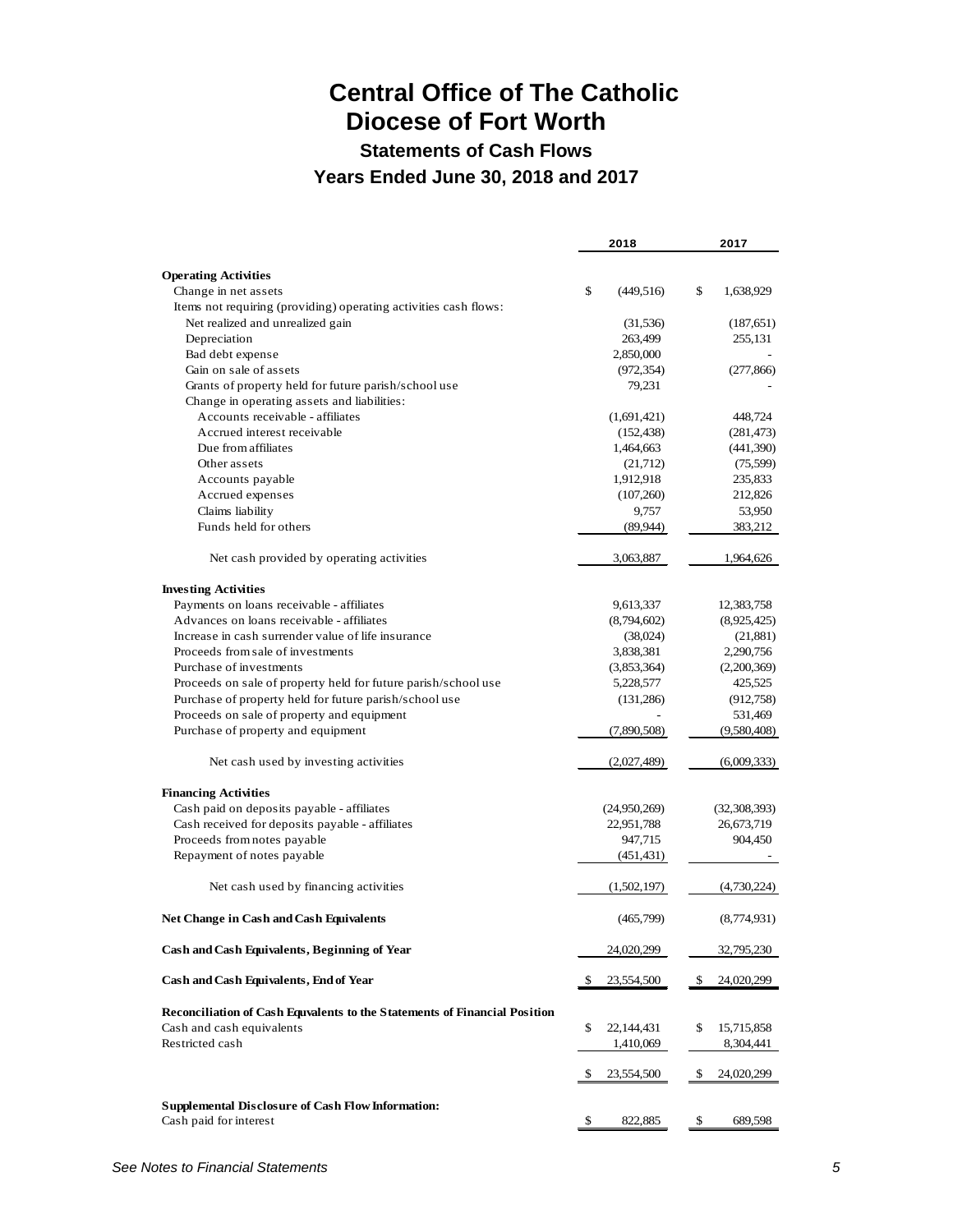**June 30, 2018 and 2017**

### **Note 1: Nature of Operations and Summary of Significant Accounting Policies**

### *Nature of Operations*

The Central Office of the Catholic Diocese of Fort Worth (the "Central Office") provides certain administrative functions for the Catholic Diocese of Fort Worth (the "Diocese"). Included in these financial statements are the assets, liabilities, net assets, and financial activities of certain program offices and departments of the Diocese that are fiscally responsible to the Bishop. The accompanying financial statements exclude the assets, liabilities, net assets, and financial activities of the individual parishes, schools, Catholic Diocese of Fort Worth Advancement Foundation, and various Diocesan employee benefit plans that operate within the Diocese. Each of these affiliated entities, although ultimately responsible to the Bishop, is an operating entity distinct from the Central Office, maintains separate financial records, and carries on its own services and programs. In addition, various religious orders, lay societies, and religious organizations that operate within the Diocese, which are not fiscally responsible to the Bishop, have been excluded from the accompanying financial statements.

### *Description of Programs*

The programs and administrative support services of the Central Office consist of:

- Education and Formation Education continues to flourish in the parishes, schools, and education centers in all corners of the Diocese. Supporting these programs are the various education and formation departments of the Central Office. They include: Adult Formation; Catholic Schools Office; Children, Youth, and Young Adult Ministries; Seminarian Training; Deacon Formation; Vocations; Continuing Education for Clergy; Lay Ministry Training; and many others.
- Grants The Central Office assists parishes, schools, and other ministries through capital and operating grants. The recipients are inner city or rural parishes or schools as well as Catholic Charities, school children needing tuition assistance, ministers furthering their education, social outreach programs, and many others inside and outside the Diocese.
- Pastoral Services Care of the whole family and each of its members continues to be a focus of the programs of the Central Office. These include: activities pertaining to Family Life; Chaplaincies for the Sick and Imprisoned; Care of Elderly and Infirm Priests; Peace and Justice Outreach; and others.
- Communication The vehicles used to communicate with the people of the Diocese are newspaper and an internet web page. The North Texas Catholic bi-monthly newspaper continues to be the vital link to keep Catholics throughout the Diocese informed.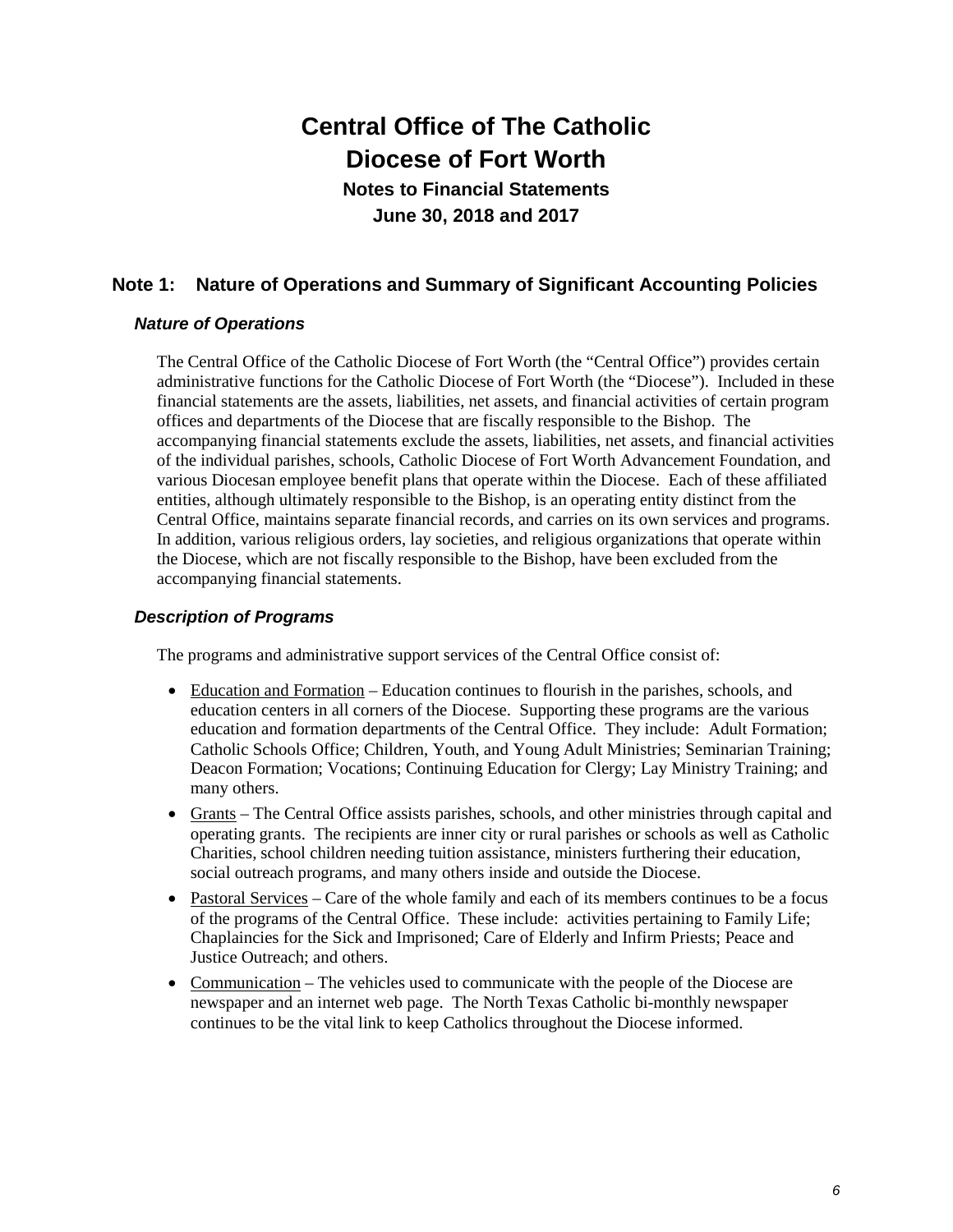• Administrative Support Services – The effectiveness of the ministries that are supported through the Central Office is dependent on the proper stewardship of the gifts of the thousands of Catholics throughout the Diocese. Administrative support of the Central Office and parishes, schools, and agencies is a very important part of the life of the Central Office. The support provided through departments such as Human Resources, Stewardship and Development, Planning, Fiscal Management, and Tribunal, as well as insurance programs, employee benefits, and many others enable the ministries and programs to touch and change the lives of Catholics throughout the Diocese.

### *Use of Estimates*

The preparation of financial statements in conformity with accounting principles generally accepted in the United States of America requires management to make estimates and assumptions that affect the reported amounts of assets and liabilities and disclosure of contingent assets and liabilities at the date of the financial statements and the reported amounts of revenues, expenses gains, losses and other changes in net assets during the reporting period. Actual results could differ from those estimates.

### *Cash and Cash Equivalents*

The Central Office considers all liquid investments with original maturities of three months or less to be cash equivalents. The Central Office has \$1,410,069 and \$8,304,441 in cash reserved for construction from the remaining proceeds from a construction note payable for the years ended June 30, 2018 and 2017, respectively.

The Central Office's cash accounts exceeded federally insured limits by approximately \$23,500,000 and \$24,300,000 for the years ended June 30, 2018 and 2017, respectively.

### *Supplemental Cash Flow Information*

Interest paid on deposits payable - affiliates amounts to \$716,960 and \$762,487 for the years ended June 30, 2018 and 2017, respectively.

Non-cash financing and investing activities included the transfer of approximately \$30,100,000 and \$30,000 in property held for future use to related parishes and schools in the form of loans for the years ended June 30, 2018 and 2017, respectively. The Central office also forgave a parish's loan resulting in approximately \$715,000 in grant expense for 2017. Grants were made to affiliates of approximately \$4,400,000 for the year ending June 30, 2018, relating to various operational needs and property.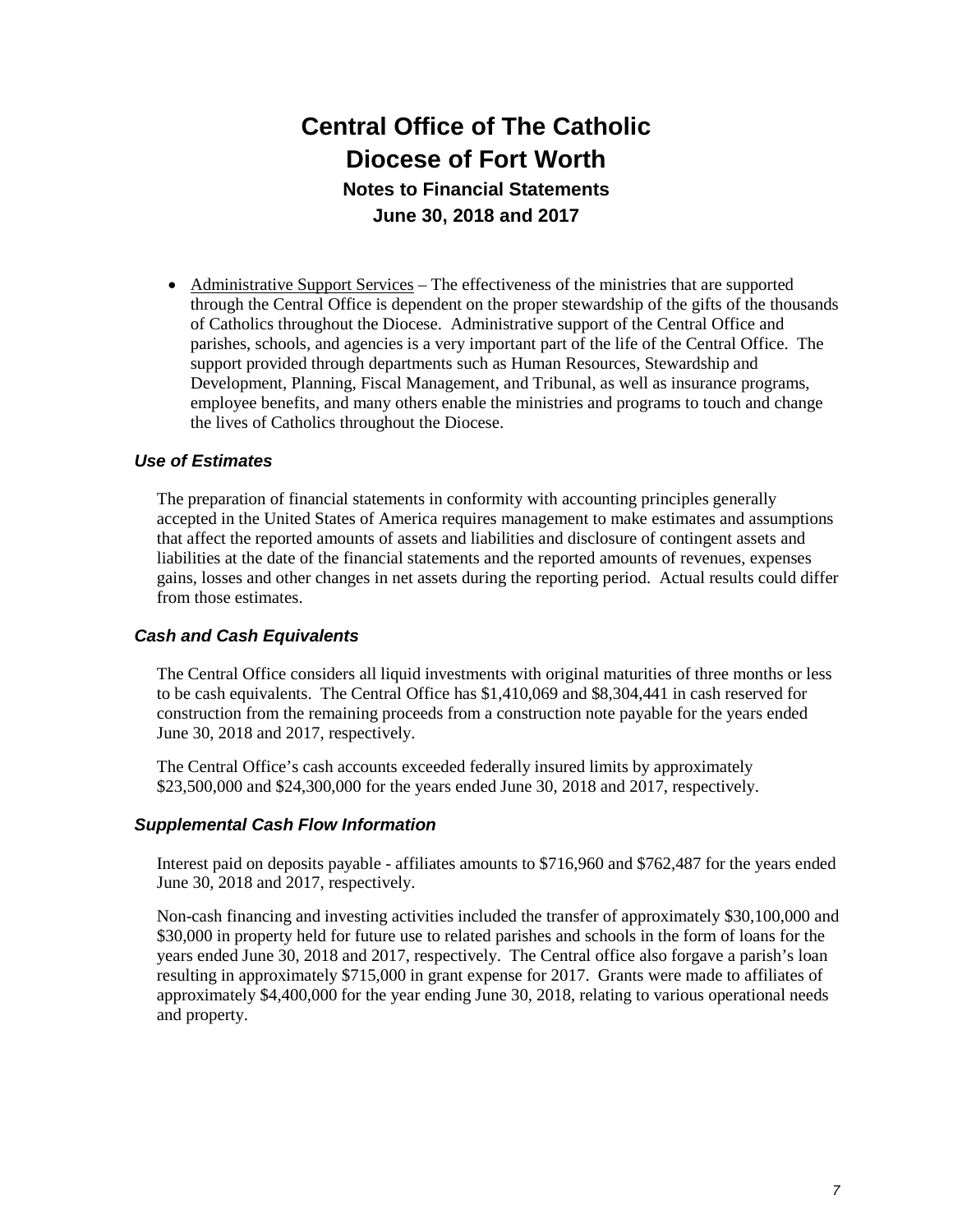#### *Investments and Investment Return*

Investments in marketable securities having a readily determinable fair value and in all debt securities are carried at fair value on the statements of financial position. Investment returns include dividend, interest and other investment income; realized and unrealized gains and losses on investments carried at fair value; and realized gains and losses on other investments.

Investment return that is initially restricted by donor stipulation and for which the restriction will be satisfied in the same year is included in unrestricted net assets. Other investment return is reflected in the statements of activities as unrestricted, temporarily restricted or permanently restricted based upon the existence and nature of any donor or legally imposed restrictions.

The Central Office maintains pooled investment accounts. Investment income and realized and unrealized gains and losses from securities in the pooled investment accounts are allocated monthly to the individual accounts based on the relationship of the fair value of the interest of each account to the total fair value of the pooled investments accounts, as adjusted for additions to or deductions from those accounts.

#### *Accounts and Loans Receivable - Affiliates*

Accounts and loans receivable are due almost exclusively from affiliates of the Central Office including parishes and schools. The Central Office does not extend credit unless management is reasonably certain the related amount will be repaid. The Central Office charges up to 4.5% interest on some of its outstanding note receivables. Management periodically evaluates the related receivables and only records a reserve for uncollectability if ultimate collection appears doubtful. Account write-offs are posted against the allowance for doubtful accounts, and an expense is recorded only when the allowance is not sufficient to absorb a related write-off.

### *Property Held for Future Parish/School Use*

Property held for future parish/school use is recorded at cost and consists of property purchased by the Central Office that will be used by parishes and schools within the Diocese in the future. This property is typically purchased at cost from the Central Office by the parish or school. During 2018 and 2017, property with a cost of approximately \$18,620,000 and \$455,000 respectively, was sold or granted to related parishes and schools.

### *Property and Equipment*

Property and equipment are stated at cost less accumulated depreciation. Depreciation is charged to expense using the straight-line method over the estimated useful life of each asset. Assets under capital lease obligations and leasehold improvements are depreciated over the shorter of the lease term or their respective estimated useful lives. During 2018, property and land with a cost of approximately \$18,124,000 was sold to a parish in exchange for a note receivable.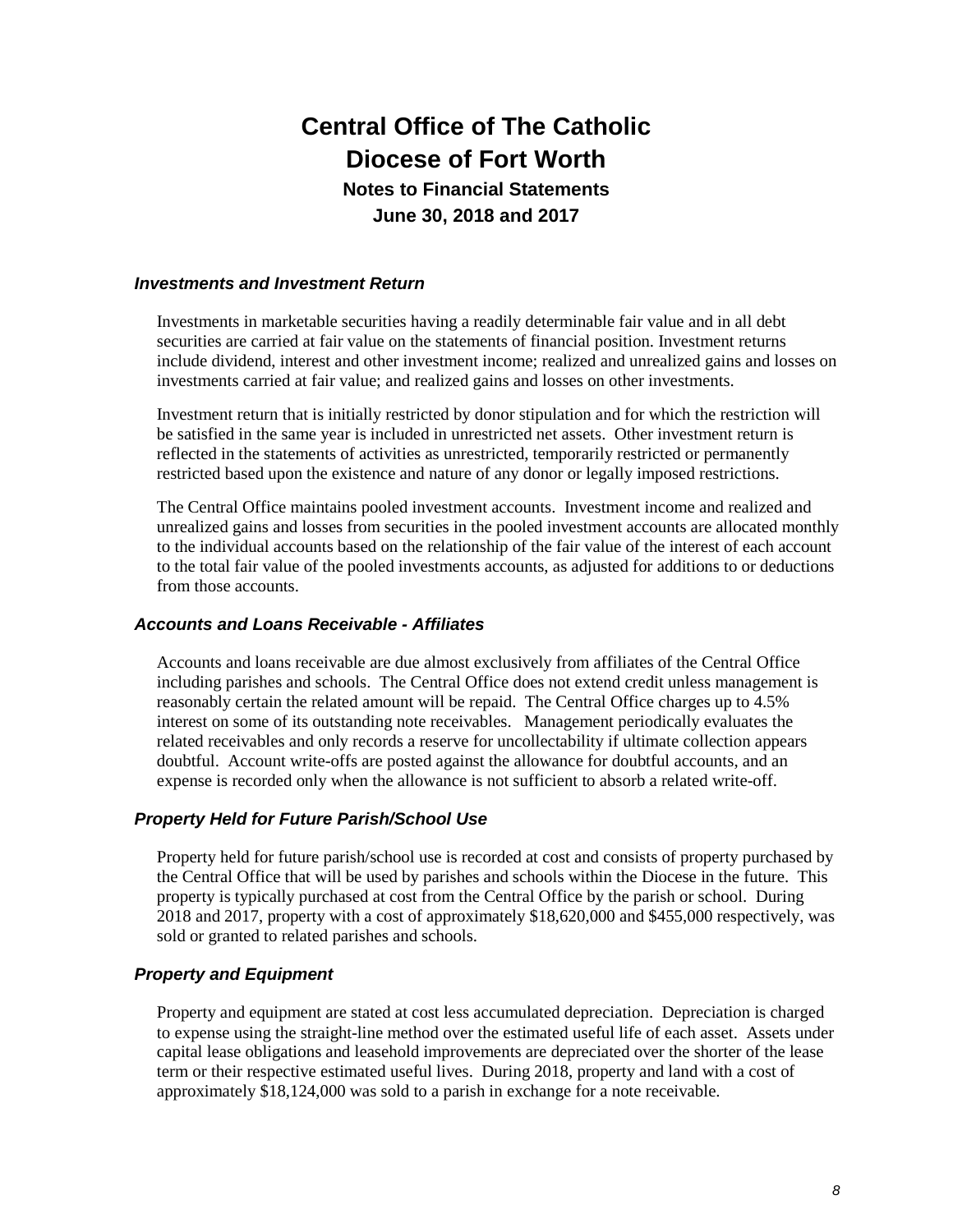The estimated useful lives for each major depreciable classification of property and equipment are as follows:

| $\bullet$ Building                     | 40 years      |
|----------------------------------------|---------------|
| • Equipment, furnishings, and vehicles | $3 - 5$ years |

### *Long-lived Asset Impairment*

Management evaluates the recoverability of the carrying value of long-lived assets whenever events or circumstances indicate the carrying amount may not be recoverable. If a long-lived asset is tested for recoverability and the undiscounted estimated future cash flows expected to result from the use and eventual disposition of the asset is less than the carrying amount of the asset, the asset cost is adjusted to fair value and an impairment loss is recognized as the amount by which the carrying amount of a long-lived asset exceeds it fair value.

No asset impairment was recognized during the years ended June 30, 2018 and 2017.

#### *Claims Liability*

The Central Office manages insurance claims for the Diocese. Claims liability represents the estimated losses payable, including incurred but not reported claims, for property damage, general liability, workers' compensation, and disability insurance.

#### *Funds Held for Others*

Funds held for others primarily represent royalty funds held for affiliates of the Central Office.

#### *Deposits Payable - Affiliates*

Deposits payable represent amounts held as savings accounts for affiliates.

#### *Temporarily Restricted Net Assets*

Temporarily restricted net assets are those whose use by the Central Office has been limited by donors to a specific time period or purpose.

#### *Contributions*

Gifts of cash and other assets received without donor stipulations are reported as unrestricted revenue and net assets. Gifts received with a donor stipulation that limits their use are reported as temporarily or permanently restricted revenue and net assets. When a donor stipulated time restriction ends or purpose restriction is accomplished, temporarily restricted net assets are reclassified to unrestricted net assets and reported in the statement of activities as net assets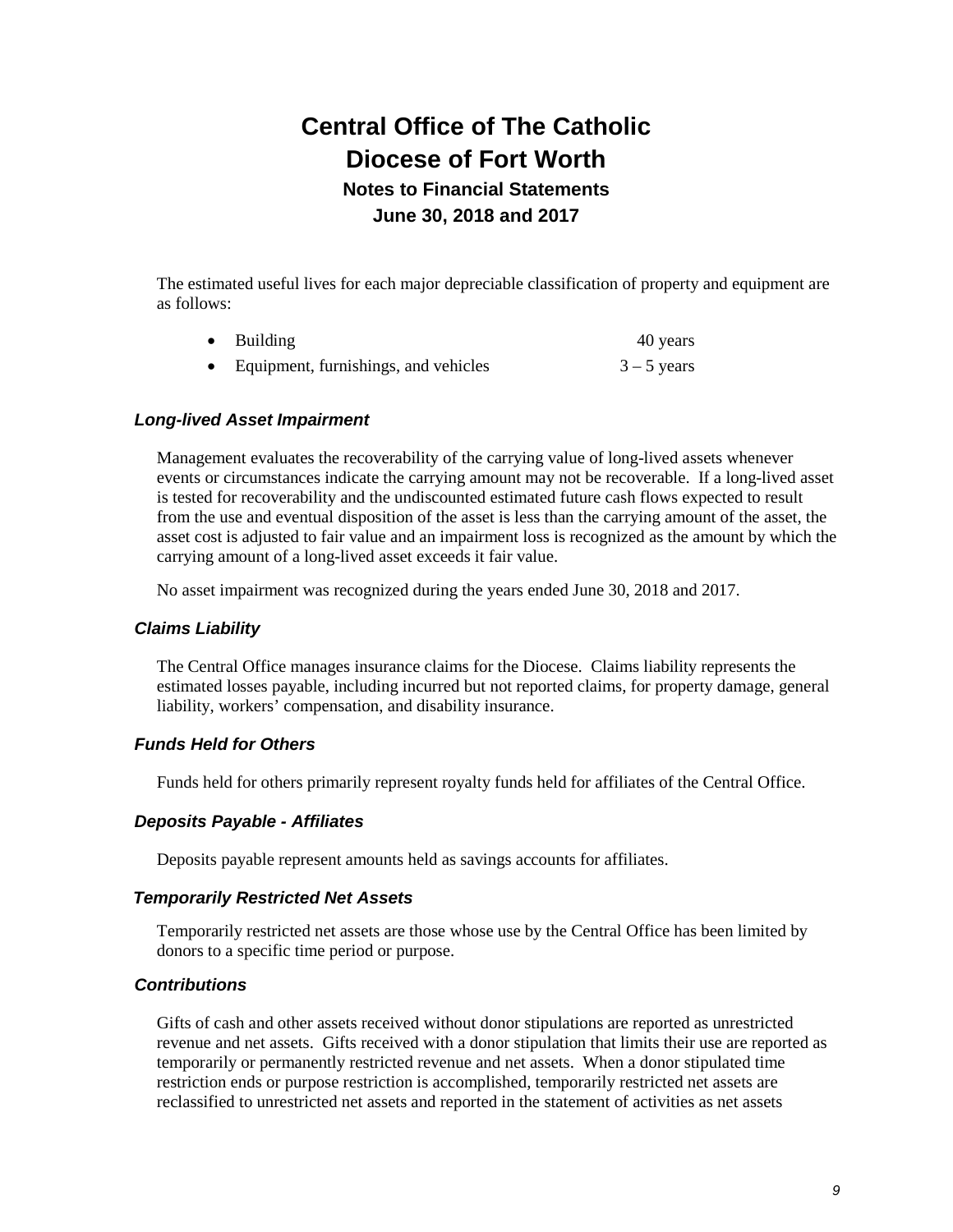released from restrictions. Gifts and investment income that are originally restricted by the donor and for which the restriction is met in the same time period are recorded as temporarily restricted and then released from restriction.

### *Contributed Services*

Contributions of services are recognized as revenue at their estimated fair value only when the services received create or enhance nonfinancial assets or require specialized skills possessed by the individuals providing the service and the service would typically need to be purchased if not donated. Contributions of services also include services received from personnel of an affiliate. No significant amounts have been reflected in the statements of activities for donated services because this criteria has not been met; however, a substantial number of volunteers have donated significant amounts of their time to the Central Office.

### *Income Taxes*

The Central Office is exempt from income taxes under Section 501 of the Internal Revenue Code and a similar provision of state law. However, the Central Office is subject to federal income tax on any unrelated business taxable income.

### *Functional Allocation of Expenses*

The costs of supporting the various programs and other activities have been summarized on a functional basis in the statements of activities. Accordingly, certain costs have been allocated among program services and general and administrative expenses by specific identification of costs, approximate percentage of time expended or percentage of usage of building, as appropriate.

### *Prior-Year Comparative Information*

The financial statements include certain prior-year summarized comparative information in total but not by net asset class. Such information does not include sufficient detail to constitute a presentation in conformity with accounting principles generally accepted in the United States of America. Accordingly, such information should be read in conjunction with the Central Office's financial statements for the year ended June 30, 2017, from which the summarized information was derived.

### *Compensated Absences*

The Central Office compensates individuals for accumulated, vested benefit hours including vacation time. It is not practicable for the Central Office to estimate the amount of compensation for future absences; accordingly, no liability for compensated absences is recorded in the accompanying financial statements. The Central Office's policy is to recognize the costs of compensated absences when paid to employees.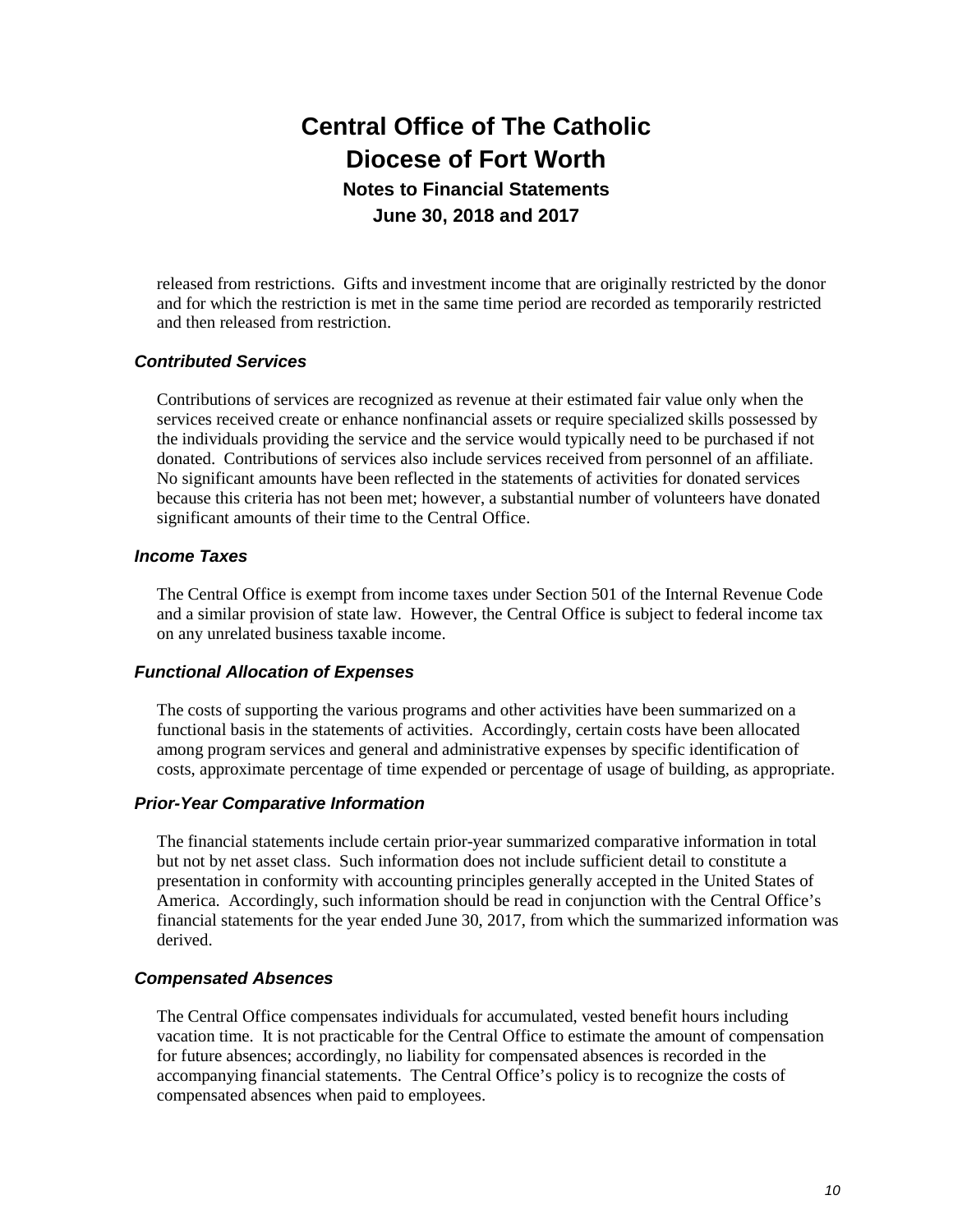**June 30, 2018 and 2017**

### *Subsequent Events*

Management evaluated subsequent events through December 6, 2018, which is the date the financial statements were available to be issued.

### **Note 2:** *Fair Value Measurements*

Fair value is the price that would be received to sell an asset or paid to transfer a liability in an orderly transaction between market participants at the measurement date. Fair value measurements must maximize the use of observable inputs and minimize the use of unobservable inputs. There is a hierarchy of three levels of inputs that may be used to measure fair value:

**Level 1** Quoted prices in active markets for identical assets or liabilities

**Level 2** Observable inputs other than Level 1 prices, such as quoted prices for similar assets or liabilities; quoted prices in markets that are not active; or other inputs that are observable or can be corroborated by observable market data for substantially the full term of the assets or liabilities

**Level 3** Unobservable inputs supported by little or no market activity and are significant to the fair value of the assets or liabilities

Where quoted market prices are available in an active market, securities are classified within Level 1 of the valuation hierarchy. If quoted market prices are not available, then fair values are estimated by using quoted prices of securities with similar characteristics or independent asset pricing services and pricing models, the inputs of which are market-based or independently sourced market parameters, including, but not limited to, yield curves, interest rates, volatilities, prepayments, defaults, cumulative loss projections and cash flows. Such securities are classified in Level 2 of the valuation hierarchy. In certain cases where Level 1 or Level 2 inputs are not available, securities are classified within Level 3 of the hierarchy. The Diocese did not have any Level 3 securities at June 30, 2018 or 2017.

#### *Recurring Measurements*

The following table presents the fair value measurements of assets and liabilities recognized in the accompanying statements of financial position measured at fair value on a recurring basis and the level within the fair value hierarchy in which the fair value measurements at June 30, 2018 and 2017: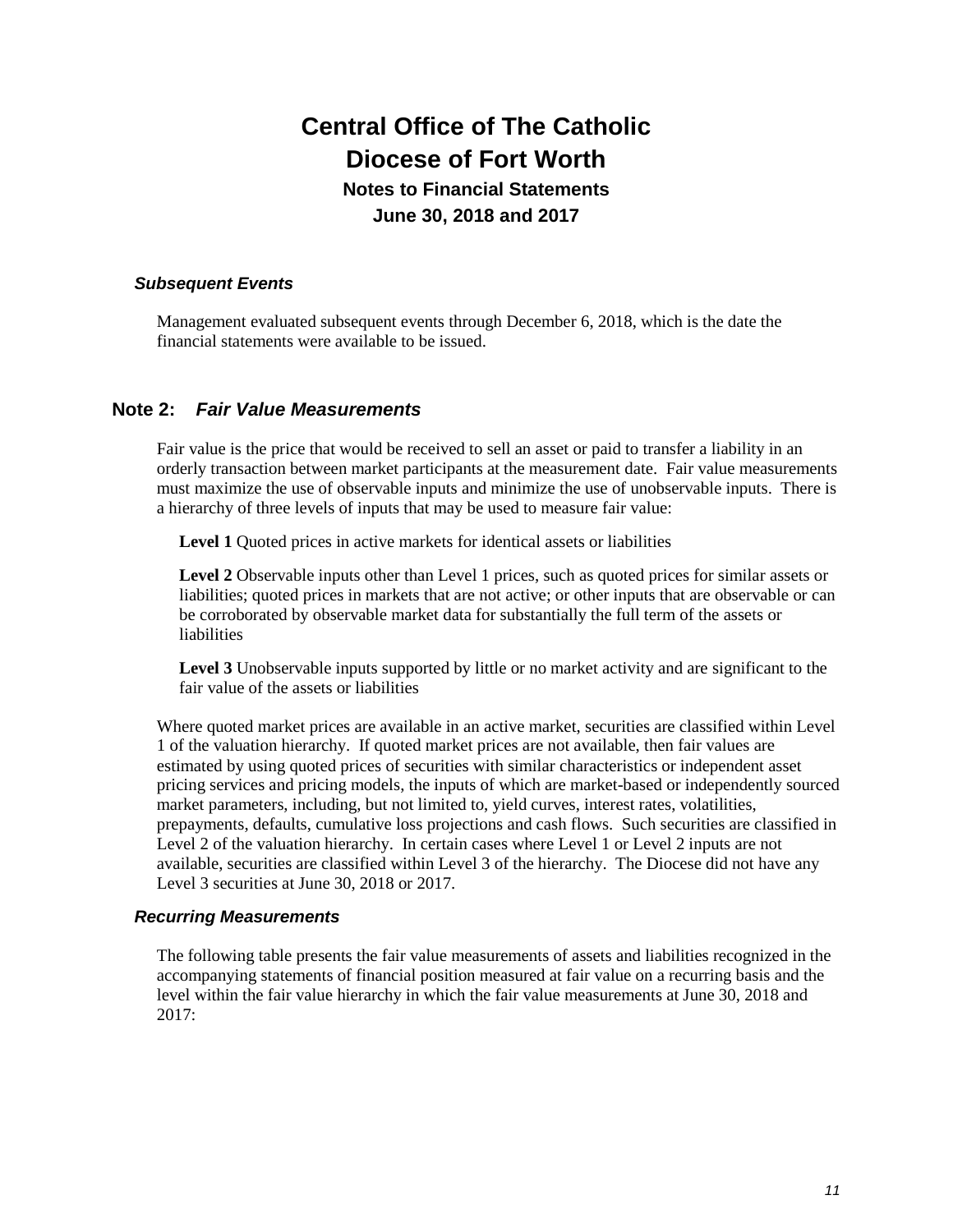**Notes to Financial Statements June 30, 2018 and 2017**

|                                 | 2018<br><b>Fair Value</b> |           | 2017<br><b>Fair Value</b> | Level |
|---------------------------------|---------------------------|-----------|---------------------------|-------|
|                                 |                           |           |                           |       |
| Federated prime obligation fund | \$                        | 213,202   | \$<br>391,042             | 1     |
| LKCM small mid cap equity       |                           | 41,948    | 34,399                    | 1     |
| LKCM fixed income fund          |                           | 903,517   | 1,029,633                 |       |
| LKCM small cap equity           |                           | 17,918    | 14,839                    | 1     |
| Equities:                       |                           |           |                           |       |
| Technology                      |                           | 111,822   | 224,553                   | 1     |
| Consumer goods                  |                           | 174,312   | 91,725                    | 1     |
| Basic materials                 |                           | 249,211   | 241,068                   | 1     |
| Real estate                     |                           | 38,301    |                           | 1     |
| Healthcare                      |                           | 189,054   | 139,481                   | 1     |
| Energy                          |                           | 71,208    |                           | 1     |
| Services                        |                           | 298,616   | 233,295                   | 1     |
| Industrial goods                |                           | 166,975   | 60,312                    | 1     |
| <b>Utilities</b>                |                           | 45,953    | 47,163                    | 1     |
| Financial                       |                           | 449,010   | 402,176                   | 1     |
| Other                           |                           | 21,234    | 4,076                     |       |
| Catholic Umbrella Pool II       |                           | 444,750   | 476,750                   | 2     |
| Marketable securities           | \$                        | 3,437,031 | \$<br>3,390,512           |       |

Net realized and unrealized gains (losses) are summarized as follows:

|                                  | 2018         |    | 2017    |  |  |
|----------------------------------|--------------|----|---------|--|--|
| Net realized gain                | \$<br>82,450 | \$ | 27,862  |  |  |
| Net unrealized gain (loss)       | (50, 914)    |    | 159,789 |  |  |
|                                  |              |    |         |  |  |
| Net realized and unrealized gain | 31,536       | S. | 187,651 |  |  |

#### **Catholic Umbrella Pool II**

The Central Office invests in the Catholic Umbrella Pool II (CUP II), which is an excess liability pool designed to reduce susceptibility to the volatility of the insurance market. The CUP II has limitations on redemption of the participant's equity account. For a 10 year period, a payment equal to 75% of the annual return of contribution shall be paid. Within 12 months following the expiration of the 10 year period, a payment shall be made equal to the remaining equity account.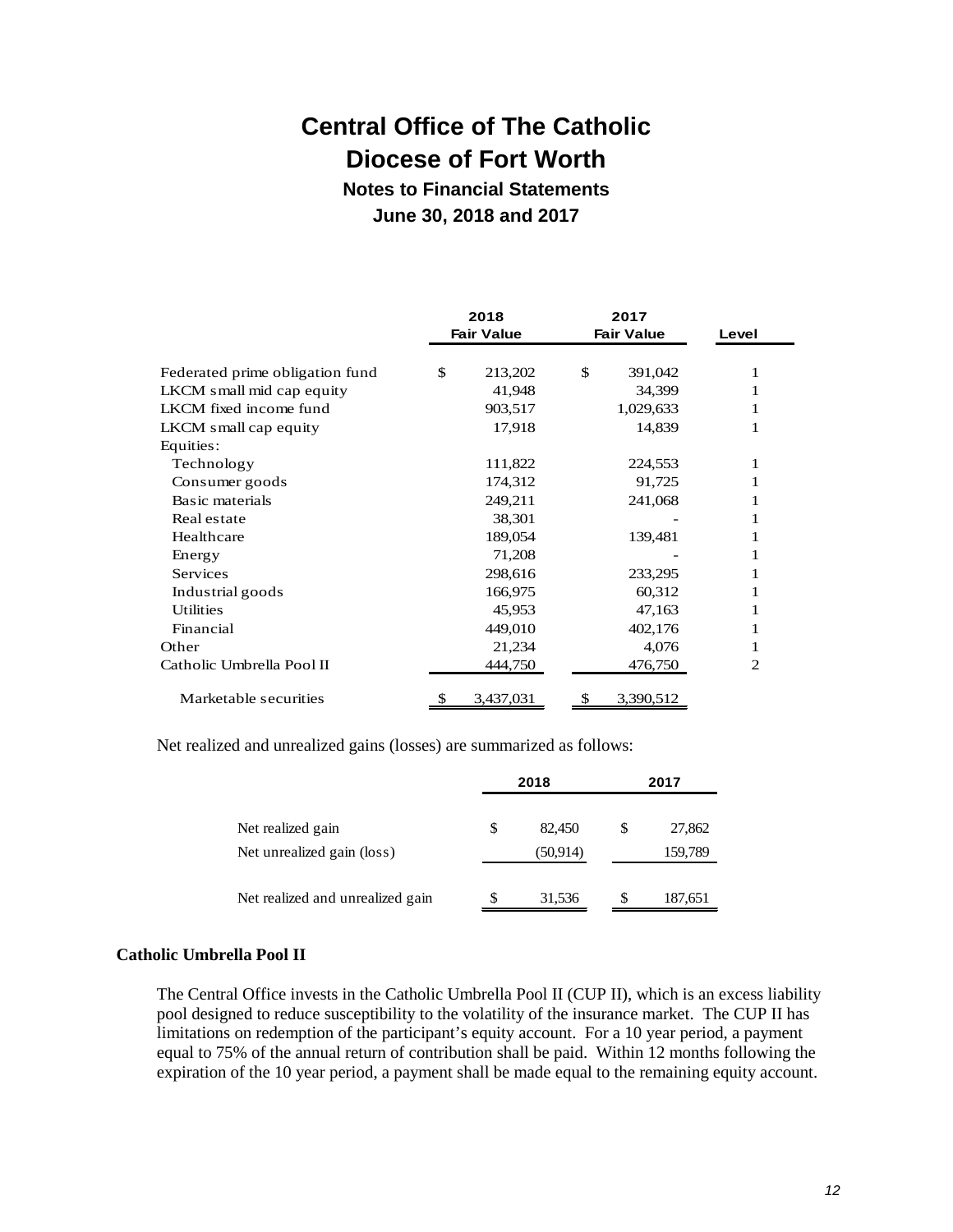### **Notes to Financial Statements June 30, 2018 and 2017**

### **Note 3: Property and Equipment**

The composition of property and equipment at June 30, 2018 and 2017, consists of:

|                                     |    | 2018          | 2017 |             |  |
|-------------------------------------|----|---------------|------|-------------|--|
|                                     |    |               |      |             |  |
| Land                                | \$ | 5,006,530     | \$   | 5,006,530   |  |
| <b>Buildings</b>                    |    | 5,575,186     |      | 5,033,238   |  |
| Construction in progress            |    | 1,634         |      | 10,776,801  |  |
| Equipment, furnishings and vehicles |    | 2,302,595     |      | 2,302,595   |  |
|                                     |    |               |      |             |  |
|                                     |    | 12,885,945    |      | 23,119,164  |  |
| Less accumulated depreciation       |    | (5, 647, 111) |      | (5,383,612) |  |
|                                     |    |               |      |             |  |
|                                     | S  | 7.238.834     |      | 17.735.552  |  |

### **Note 4: Diocesan Assessments**

The Central Office charges parishes of the Diocese an assessment on weekly offertory collections as a means to provide funds for the recurring operations of the Central Office. This assessment is calculated on a sliding scale ranging from 1.27% to 16.00% of the gross collections. There are also exemptions and reductions based on the circumstances of the specific parish. In addition, the Central Office assessed approximately \$180,000 and \$222,000 in 2018 and 2017, respectively, to parishes that have students enrolled at Nolan Catholic High School. These amounts were transferred to the school to help support operations.

### **Note 5: Accounts Receivable – Affiliates**

Accounts receivable affiliates relates to amounts that the Central Office paid on behalf of the related entities, or has billed them for various services provided on their behalf. The amounts are due primarily from parishes and schools within the Diocese. Accounts receivable amounts are expected to be received within the following fiscal year. An allowance for doubtful accounts of \$0 and \$11,788 is recorded at June 30, 2018 and 2017, respectively. The allowance is established based on past experience and an analysis of the collectability of current receivables.

### **Note 6: Due To/From Affiliates**

The Central Office is affiliated with the Catholic Diocese of Fort Worth Advancement Foundation (Advancement), as both are governed by the Diocese. The Central Office paid expenses on behalf of Advancement. The amount due from Advancement at June 30, 2018 and 2017, is \$71,875 and \$1,536,538, respectively.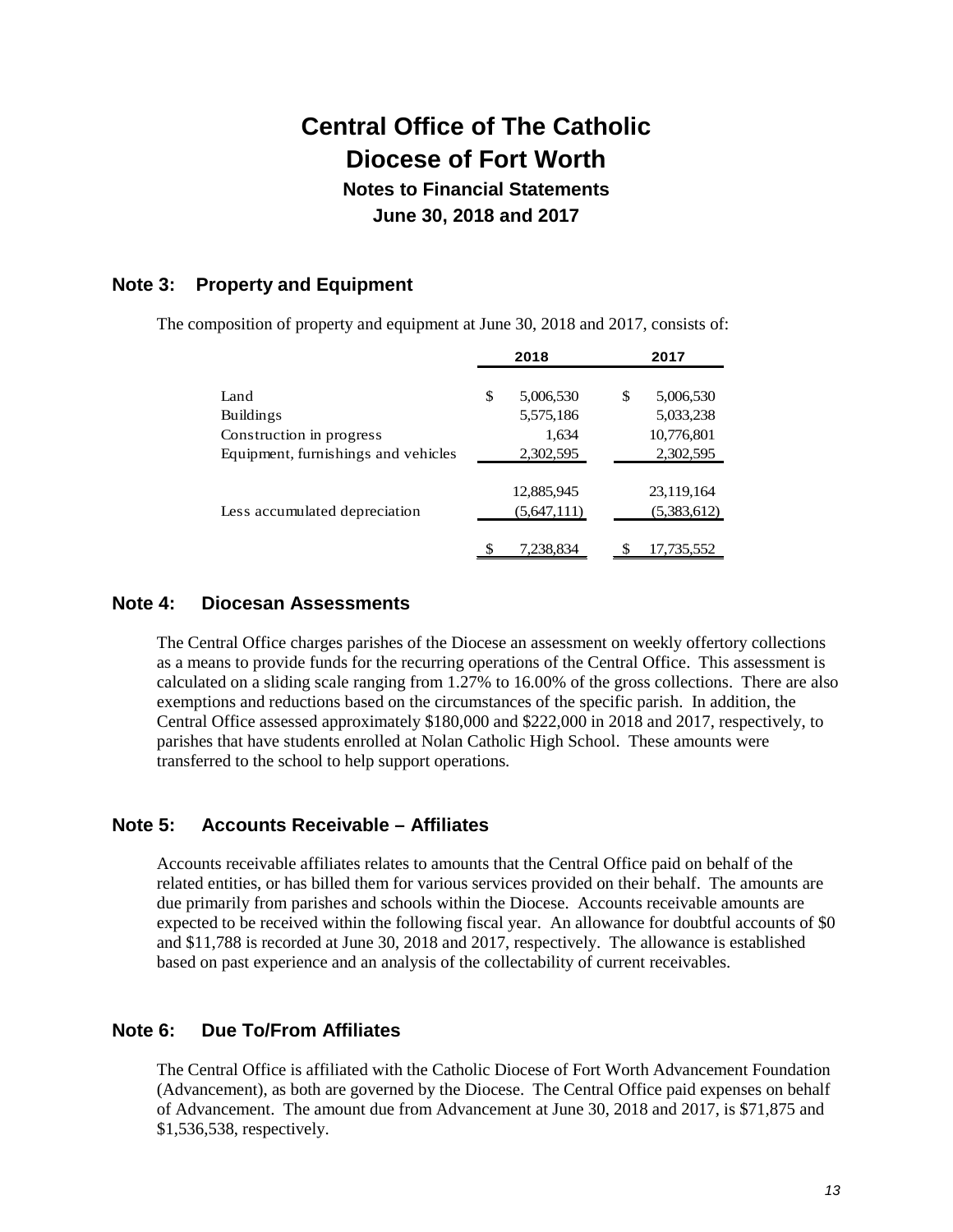**June 30, 2018 and 2017**

### **Note 7: Loans Receivable - Affiliates**

The Central Office provides loans to parishes, schools, and other entities within the Diocese for capital projects and various operating purposes. These loans have an interest rate of 4.5% at June 30, 2018 and 2017, and are due primarily in monthly installments. Interest income is recognized monthly based on the outstanding loan balance. Certain loans relating to real estate acquisitions by new parishes are allowed a five-year exemption from interest and principal after dedication of the first building on the property.

During 2016, the Central Office entered into a loan agreement (*Note 9*) with a financial institution to finance development projects, primarily related to St. Martin de Porres. While the note is in the name of the Diocese, St. Martin de Porres is expected to repay the Central Office for this loan. An allowance for doubtful accounts of \$2,850,000 relating to the St. Martin de Porres loan was recorded at June 30, 2018. An allowance was not considered necessary as of June 30, 2017.

The composition of loans receivable at June 30, 2018 and 2017, follows:

|                                                                                        | 2018                                  |   | 2017                               |
|----------------------------------------------------------------------------------------|---------------------------------------|---|------------------------------------|
| Loans to parishes<br>Loan to St Martin de Porres, net of allowance<br>Loans to schools | 13,521,526<br>27,150,695<br>8,462,460 | S | 14,782,587<br>689,598<br>9,279,530 |
|                                                                                        | 49, 134, 681                          |   | 24,751,715                         |

### **Note 8: Deposits Payable - Affiliates**

The Central Office receives deposits from parishes, schools, and other entities within the Diocese. The amounts on deposit accrue interest at a rate of 1.5% at June 30, 2018 and 2017, and are due on demand. The composition of deposits payable at June 30, 2018 and 2017, consists of:

|                                                                                                   | 2018 |                                     |   | 2017                                |
|---------------------------------------------------------------------------------------------------|------|-------------------------------------|---|-------------------------------------|
| Deposits payable to parishes<br>Deposits payable to schools<br>Deposits payable to other entities |      | 34,077,066<br>14,778,537<br>620,357 | S | 29,624,930<br>21,275,709<br>573,802 |
|                                                                                                   |      | 49,475,960                          |   | 51,474,441                          |

Interest expense relating to deposits payable is \$716,960 and \$762,487 for the years ended June 30, 2018 and 2017, respectively, and is included as a component of deposit and loan and other funds expense in the accompanying statements of activities.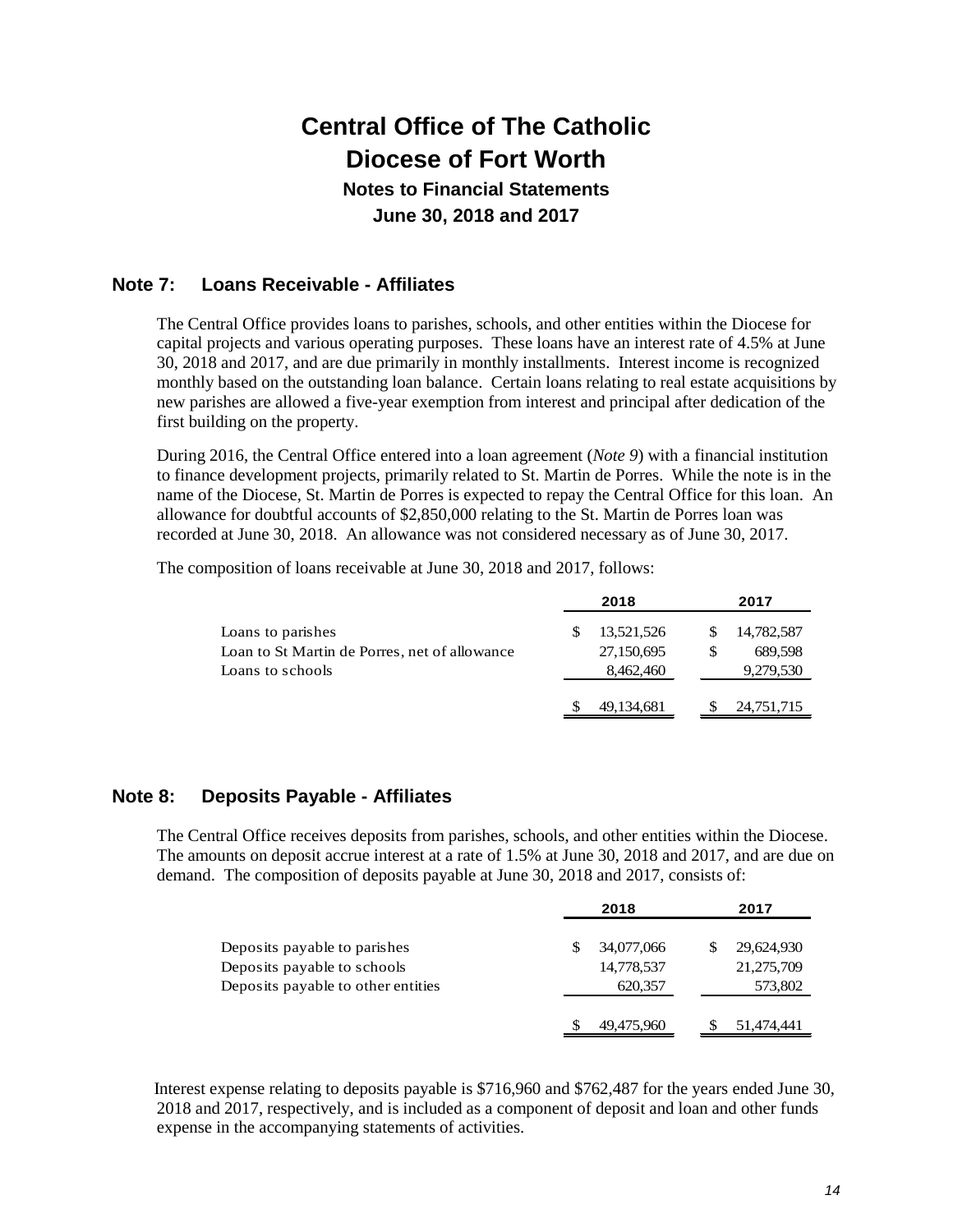### **Note 9: Notes Payable**

In June 2016, the Central Office entered into a new unsecured term loan agreement with a municipal entity that immediately assigned the note to a financial institution. The original loan amount is \$25,620,000 with the proceeds to be used for future development projects. Terms of the loan require interest-only payments until December 2017 with a fixed interest rate of 2.73%. Beginning March 1, 2018, payments of principal and interest are due quarterly through the maturity date of December 30, 2027. Principal payments range from \$194,370 to \$254,348 per quarter. The loan has certain limitations to prepayments after December 31, 2017 that impose a penalty. The agreement also requires additional payments if certain taxable events cause the interest to become taxable to the financial institution. The outstanding balance is \$25,230,426 and \$25,620,600 at June 30, 2018 and 2017, respectively. The interest rate as of June 30, 2018 and 2017 was 3.32% and 2.73%, respectively.

The Central Office entered into another unsecured loan agreement in June 2016 with a maximum draw amount of \$2,879,110. The proceeds of this loan are also to be used for future development projects. Terms of the loan require interest-only payments until December 2017 with a floating rate equal to the published 3-month London Interbank Offered Rate (LIBOR) plus 2.06%, (4.4% and 3.37% at June 30, 2018 and 2017, respectively). Beginning March 1, 2018, equal payments of principal and accrued interest are due quarterly through the maturity date of December 30, 2027. The outstanding balance was \$2,817,852 and \$1,931,394 as of June 30, 2018 and 2017, respectively.

Aggregate annual maturities of long-term debt at June 30, 2018 are as follows:

| 2019       | \$<br>1,040,404 |
|------------|-----------------|
| 2020       | 1,073,443       |
| 2021       | 1,108,199       |
| 2022       | 1,143,828       |
| 2023       | 1,180,664       |
| Thereafter | 22,501,740      |
|            |                 |

\$ 28,048,278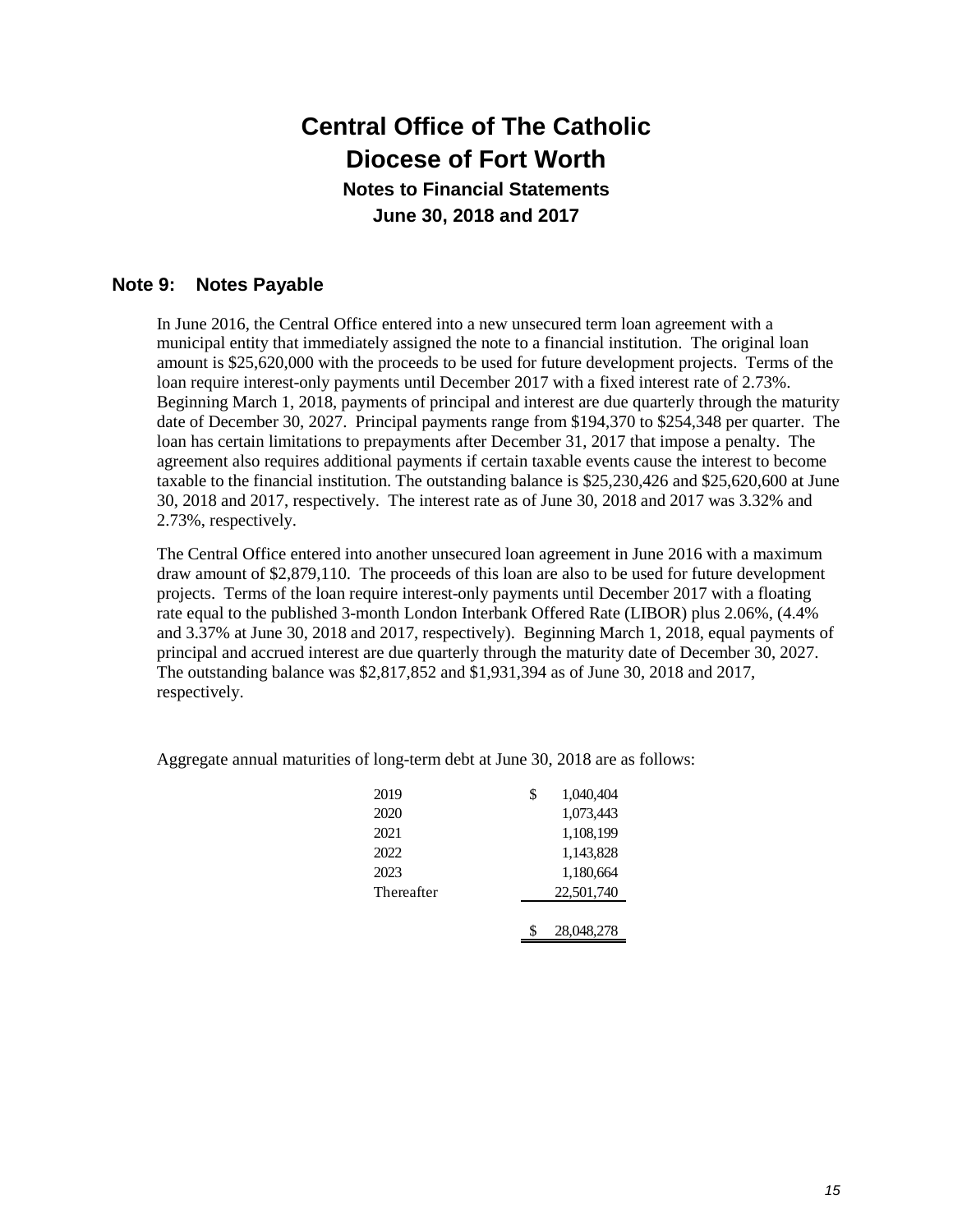# **June 30, 2018 and 2017**

### **Note 10: Designated Net Assets**

The accompanying financial statements include unrestricted net assets that have been designated for various purposes. A description of these designations follows:

#### Insurance Reserves

Net assets designated for insurance reserves are funds that have been collected by the Central Office that are to be used to provide amounts necessary for unexpected claims in the future, or to reduce future premiums of Diocesan entities for various insurance coverage.

Loans

Net assets designated for loans to related entities represent funds that are available to be loaned, or have been loaned, to various Diocesan entities.

### **Note 11: Temporarily Restricted Net Assets**

Temporarily restricted net assets of the Central Office at June 30, 2018 and 2017, in the amount of \$1,986,169 and \$1,843,340, respectively, related to funds contributed to the Central Office and are restricted by the donor for future program services.

### **Note 12: Commitments and Contingencies**

The Central Office manages the claims against the Diocese. At June 30, 2018 and 2017, the Diocese is subject to various claims covering a wide range of matters that arise in the ordinary course of its activities. Claims and litigation are covered by commercial insurance. The deductible on insurance claims is \$100,000 per occurrence. Management believes that any liability that may ultimately result from the resolution of claims will not have a material adverse effect on the financial condition or results of operations of the Central Office.

### **Note 13: Pension and Other Postretirement Benefit Plans**

The Diocese has a noncontributory defined benefit pension plan covering all eligible employees of the Central Office as well as those of parishes, schools, and other affiliated entities. Assets of the plans are held in trust funds managed by independent third parties. The Diocese's funding policy is to make the minimum annual contribution that is required by applicable regulations, plus such amounts as the Diocese may determine to be appropriate from time to time.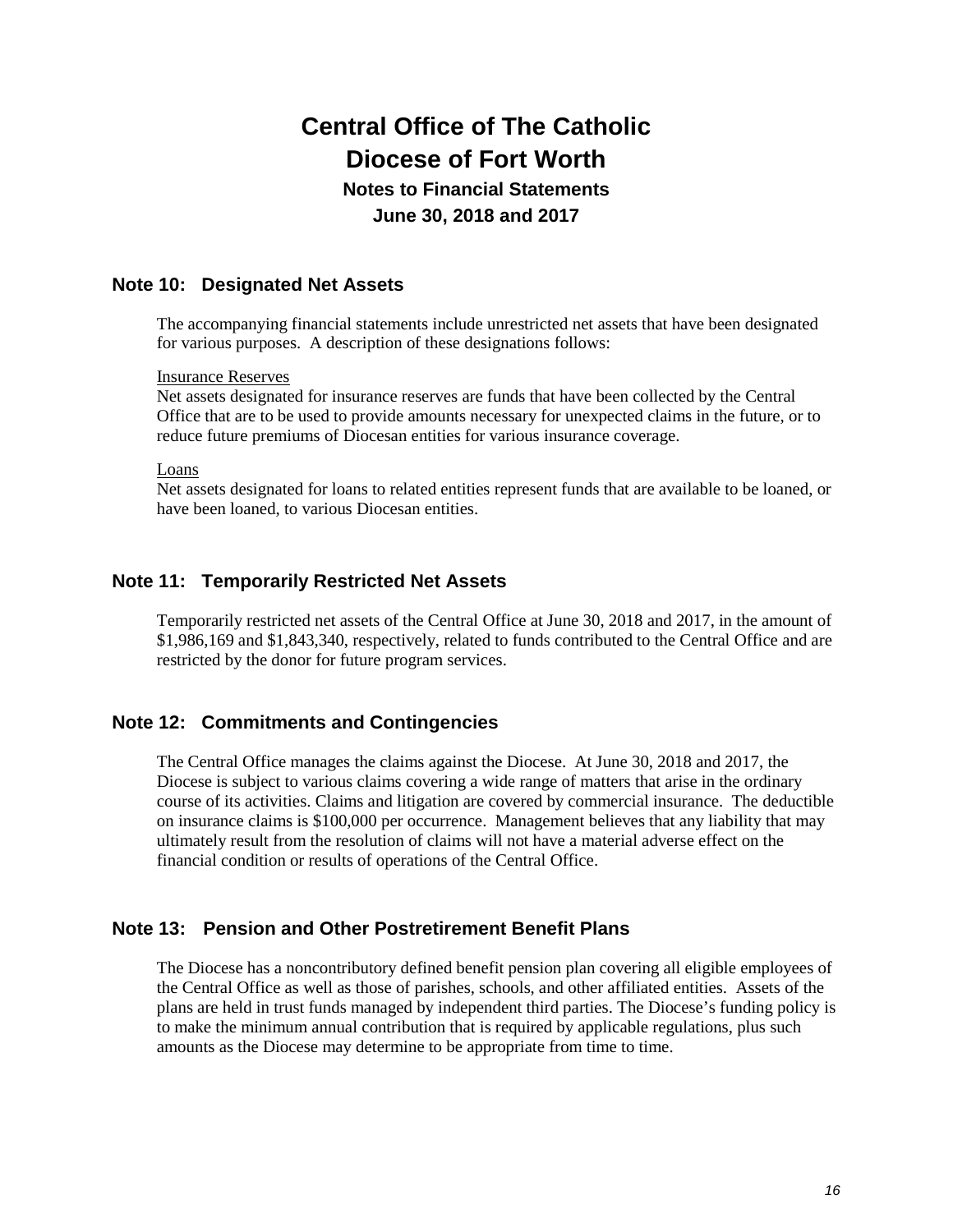The defined benefit plans of the Diocese cover eligible employees as follows:

- A noncontributory retirement plan that provides retirement benefits to eligible priests (the "Priests' Plan"). A priest becomes eligible to participate in the Priests' Plan in the months following his incardination. If a priest has served a minimum of seven years with the Diocese, he will be vested for retirement benefits. A priest's service is measured by his aggregate periods of service prior to his retirement date or earlier termination from the Priests' Plan.
- A noncontributory retirement plan that provides retirement benefits for eligible employees (the "Employee Plan"). The Employee Plan covers all employees scheduled to work at least 1,000 hours in a calendar year and have five years of credited service for vesting status. Benefit payments are based upon a defined benefit formula determined by plan document provisions.

The Diocese charges the Central Office and other participating entities for pension costs based on a percentage of each entities' payroll. This rate is determined periodically by the Diocese based upon plan assets, liabilities, and other factors considered relevant by the Diocese. The ultimate obligation to fund these plans is the responsibility of the Diocese. The Central Office is responsible only to the extent of the assessment charged to it unless determined otherwise by the Diocesan Finance Council and the Bishop in the future.

#### **Annual Pension Cost**

For the years ended June 30, 2018 and 2017, the annual pension cost and actual contributions for the Central Office are \$420,659 and \$379,862, respectively.

The annual required contributions were actuarially determined as a percent of the covered payroll of the participating employees. The Central Office is not responsible for the unfunded liability unless determined otherwise by the Diocesan Finance Council and the Bishop in the future.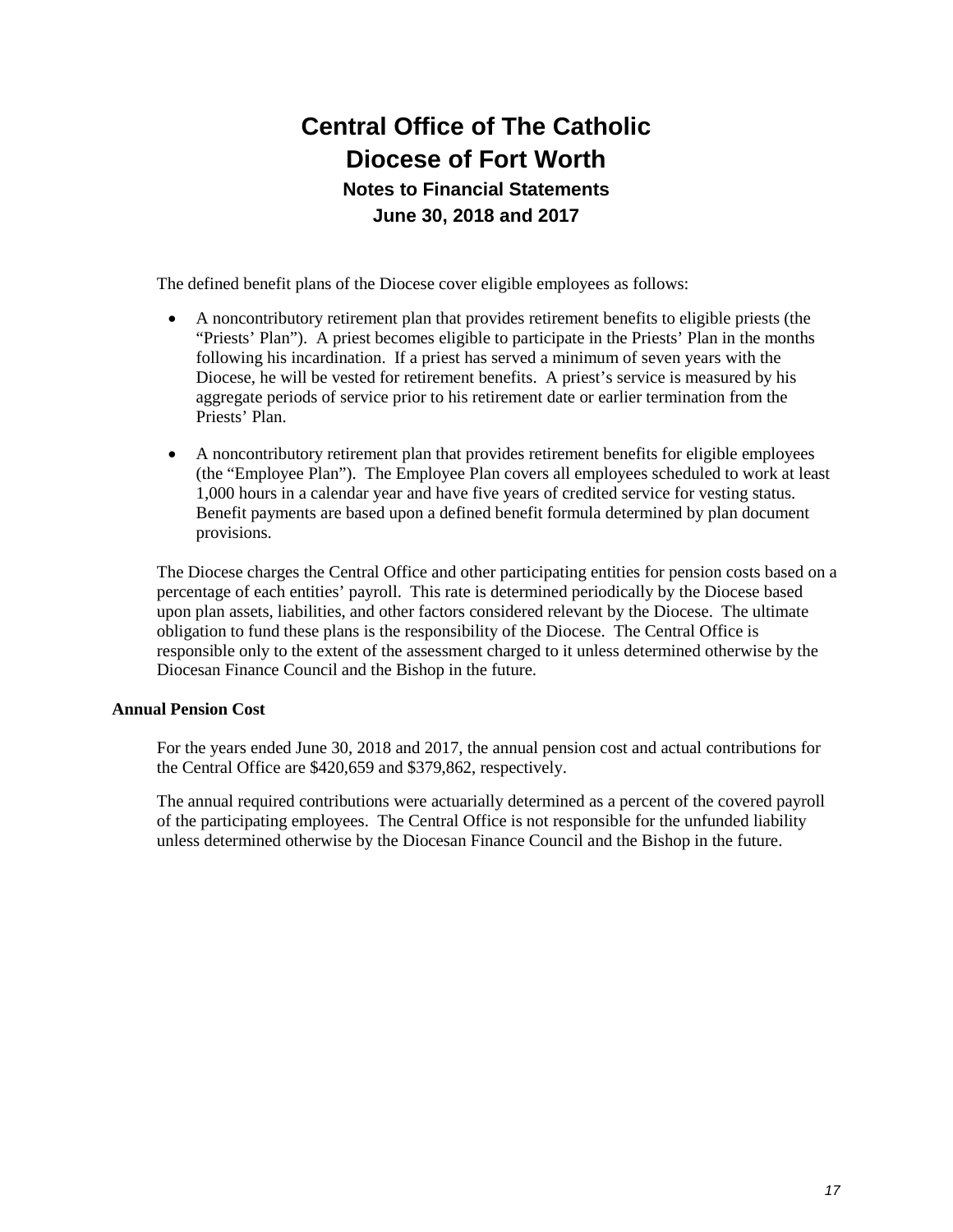### **Notes to Financial Statements June 30, 2018 and 2017**

#### **Employee Plan**

The actuarial valuation information for the Employee Plan follows:

| Actuarial valuation date   | June 30, 2018         | June 30, 2017         |  |
|----------------------------|-----------------------|-----------------------|--|
| Actuarial cost method      | projected unit credit | projected unit credit |  |
| Asset valuation method     | market value          | market value          |  |
| Assumptions:               |                       |                       |  |
| Investment return          | 7.25%                 | 7.25%                 |  |
| Projected salary increases | 2.50%                 | 2.50%                 |  |
| Inflation                  | 8.00%                 | 8.00%                 |  |

The annual pension cost trend information for the Employee Plan follows:

|                               | June 30, 2018 |           | June 30, 2017 |           |
|-------------------------------|---------------|-----------|---------------|-----------|
|                               |               |           |               |           |
| Annual Pension Cost (APC)     |               | 3.160.207 |               | 3.046.982 |
| Percentage of APC Contributed |               | 100\%     |               | 100%      |
| Net Pension Obligation        |               |           |               |           |

The funding information for the Employee Plan follows:

| Funding information for the employee plan   |    |               |    |               |  |
|---------------------------------------------|----|---------------|----|---------------|--|
| Actuarial valuation date                    |    | June 30, 2018 |    | June 30, 2017 |  |
|                                             |    |               |    |               |  |
| Actuarial value of assets                   | \$ | 40,482,352    | S  | 39,318,519    |  |
| Actuarial accrued liability (AAL)           | \$ | 47,575,615    | S  | 44,629,655    |  |
| Unfunded actuarial accrued liability (UAAL) | \$ | 7,093,263     | \$ | 5,311,136     |  |
| Funded ratio                                |    | 85.09%        |    | 88.10%        |  |
| Annual covered payroll                      | \$ | 29,024,326    | \$ | 25,299,343    |  |
| UAAL as percentage of covered payroll       |    | 24.44%        |    | 20.99%        |  |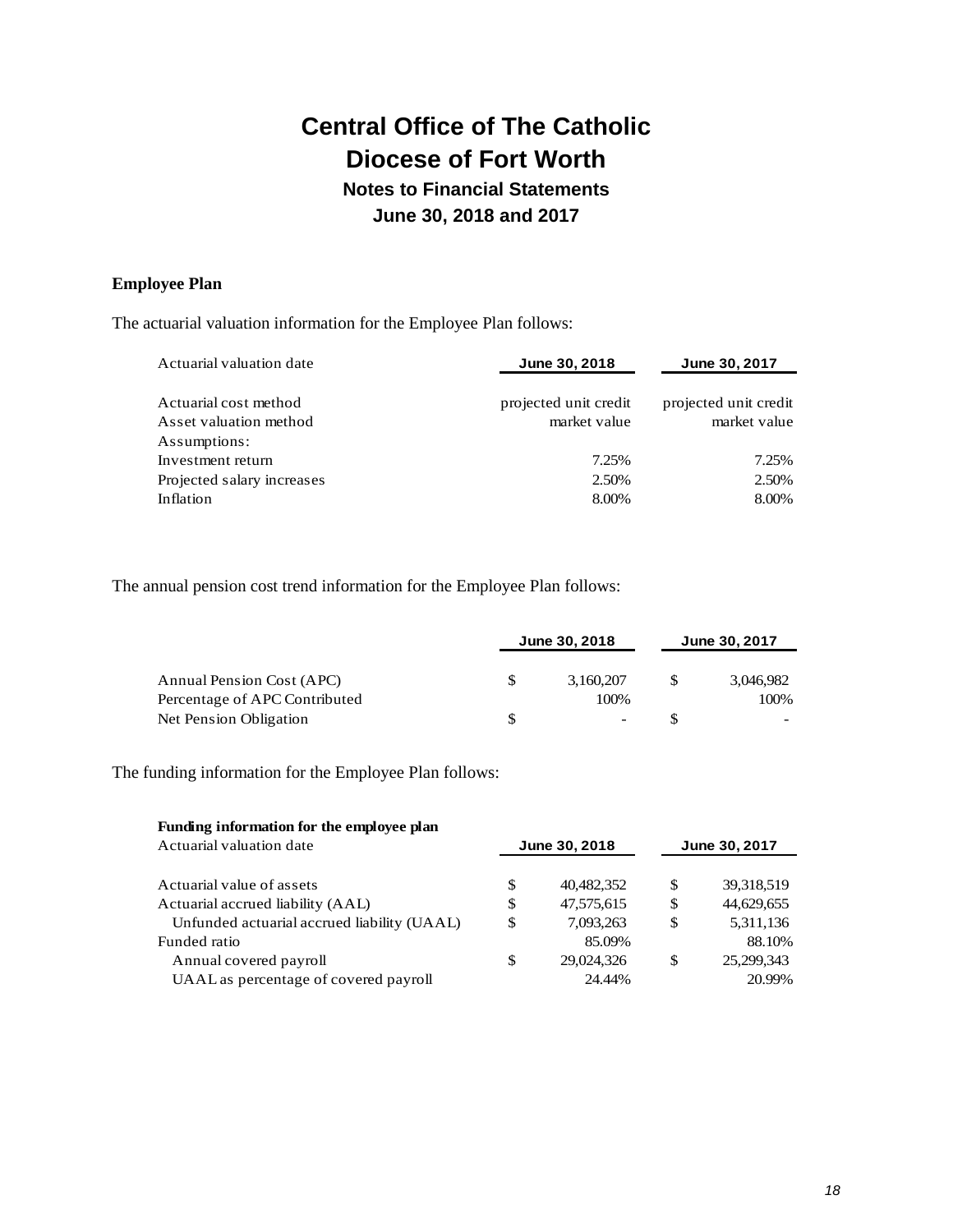### **Notes to Financial Statements June 30, 2018 and 2017**

### **Priests' Plan**

The actuarial valuation information for the Priests' Plan follows:

| <b>Priests' Plan</b>     |                          |                          |  |
|--------------------------|--------------------------|--------------------------|--|
| Actuarial valuation date | June 30, 2018            | June 30, 2017            |  |
| Actuarial cost method    | projected unit<br>credit | projected unit<br>credit |  |
| Asset valuation method   | market value             | market value             |  |
| Assumptions:             |                          |                          |  |
| Investment return        | 7.25%                    | 7.25%                    |  |
| Cost of living           | 1.50%                    | 1.50%                    |  |
| Inflation                | none assumed             | none assumed             |  |

The annual pension cost trend information for the Priests' Plan follows:

|                               | June 30, 2018 |         | June 30, 2017 |         |
|-------------------------------|---------------|---------|---------------|---------|
| Annual Pension Cost (APC)     | S.            | 417.475 |               | 390.852 |
|                               |               |         |               |         |
| Percentage of APC Contributed |               | 100%    |               | 100%    |

#### The funding information for the Priests' Plan follows:

| Actuarial valuation date                    | June 30, 2018 |                          | June 30, 2017 |           |
|---------------------------------------------|---------------|--------------------------|---------------|-----------|
|                                             |               |                          |               |           |
| Actuarial value of assets                   | \$.           | 7.441.403                | -S            | 6,899,220 |
| Actuarial accrued liability (AAL)           | \$            | 7.087.527                | S             | 7,033,992 |
| Unfunded actuarial accrued liability (UAAL) | \$            | $\overline{\phantom{a}}$ | S             | 134,772   |
| Funded ratio                                |               | 104.99%                  |               | 98.08%    |